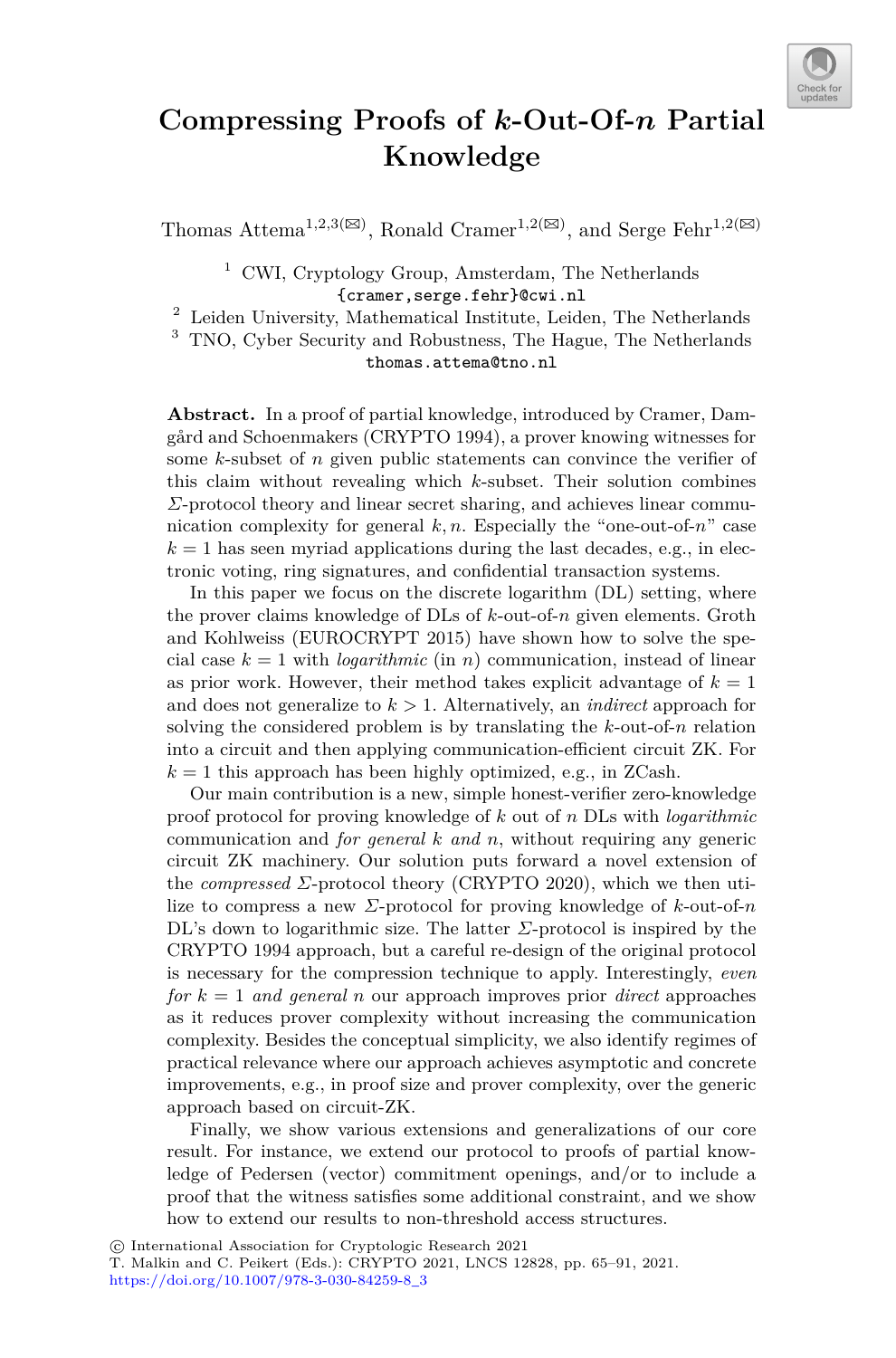## **1 Introduction**

#### **1.1 Proofs of Partial Knowledge**

Proofs of partial knowledge [\[14\]](#page-24-0) allow a prover to convince a verifier that the prover knows *k* out of *n* secrets, without revealing which secrets the prover knows. Typically, these secrets are solutions to public instances of intractable problems, such as the discrete logarithm problem. The work of [\[14\]](#page-24-0) gives an elegant solution with linear communication complexity that combines *Σ*-protocol theory with linear secret sharing. Our goal is to invoke the techniques of Bulletproofs [\[6](#page-23-0)[,9](#page-23-1)] and follow-up work, in particular the compressed  $\Sigma$ -protocol framework of  $[2]$ , to construct proofs of partial knowledge with *logarithmic* communication complexity.

Compressed *Σ*-protocol theory [\[2\]](#page-23-2) was introduced as a strengthening of *Σ*protocol theory. It inherits the flexibility and versatility of *Σ*-protocols while compressing their communication complexity from linear to logarithmic. The main pivot of this theory is a standard  $\Sigma$ -protocol for opening linear forms on Pedersen vector commitments, i.e., a  $\Sigma$ -protocol for proving that a committed vector **x** satisfies  $L(\mathbf{x}) = y$  for a public linear form L and a public scalar y. By an appropriate adaptation of the techniques from [\[6](#page-23-0),[9\]](#page-23-1) this pivotal *Σ*-protocol is compressed to achieve communication complexity that is logarithmic in the dimension of **x**; additionally a linearization approach to handle non-linearities is described [\[2](#page-23-2)]. As one of the applications of this theory it was shown how to obtain circuit zero-knowledge (ZK) protocols with logarithmic communication complexity for arbitrary arithmetic circuits.

An obvious approach for constructing proofs of partial knowledge with logarithmic complexity is to apply recent advances in communication efficient circuit ZK to a suitably constructed circuit for capturing the *k*-out-of-*n* relation. For instance, this is how the decentralized and confidential transaction system ZCash is designed [\[22\]](#page-24-1).

In this work here, we take a more *direct* approach that avoids generic circuit techniques. We find such a direct solution scientifically more appealing, but there are also efficiency considerations that may make our solution the preferred choice (we discuss this in detail in Sect. [1.5\)](#page-4-0). Our solution is inspired by the core idea of [\[14\]](#page-24-0) of exploiting properties of linear secret sharing; however, the straightforward approach of compressing the original [\[14\]](#page-24-0)-protocol with the techniques of [\[2](#page-23-2)] does not work; the third message in the [\[14](#page-24-0)]-protocol includes a consistent secret sharing of the challenge, which cannot be compressed.

### **1.2 Their Applications**

Proofs of partial knowledge have seen myriad applications during the last decades. For instance, they were shown to be applicable to the construction of *group signature schemes* [\[10\]](#page-23-3). Group signature schemes [\[11](#page-24-2)] allow a member of a group to sign a message without revealing which member it is, while a designated *group manager* is capable of revoking the anonymity of the signer.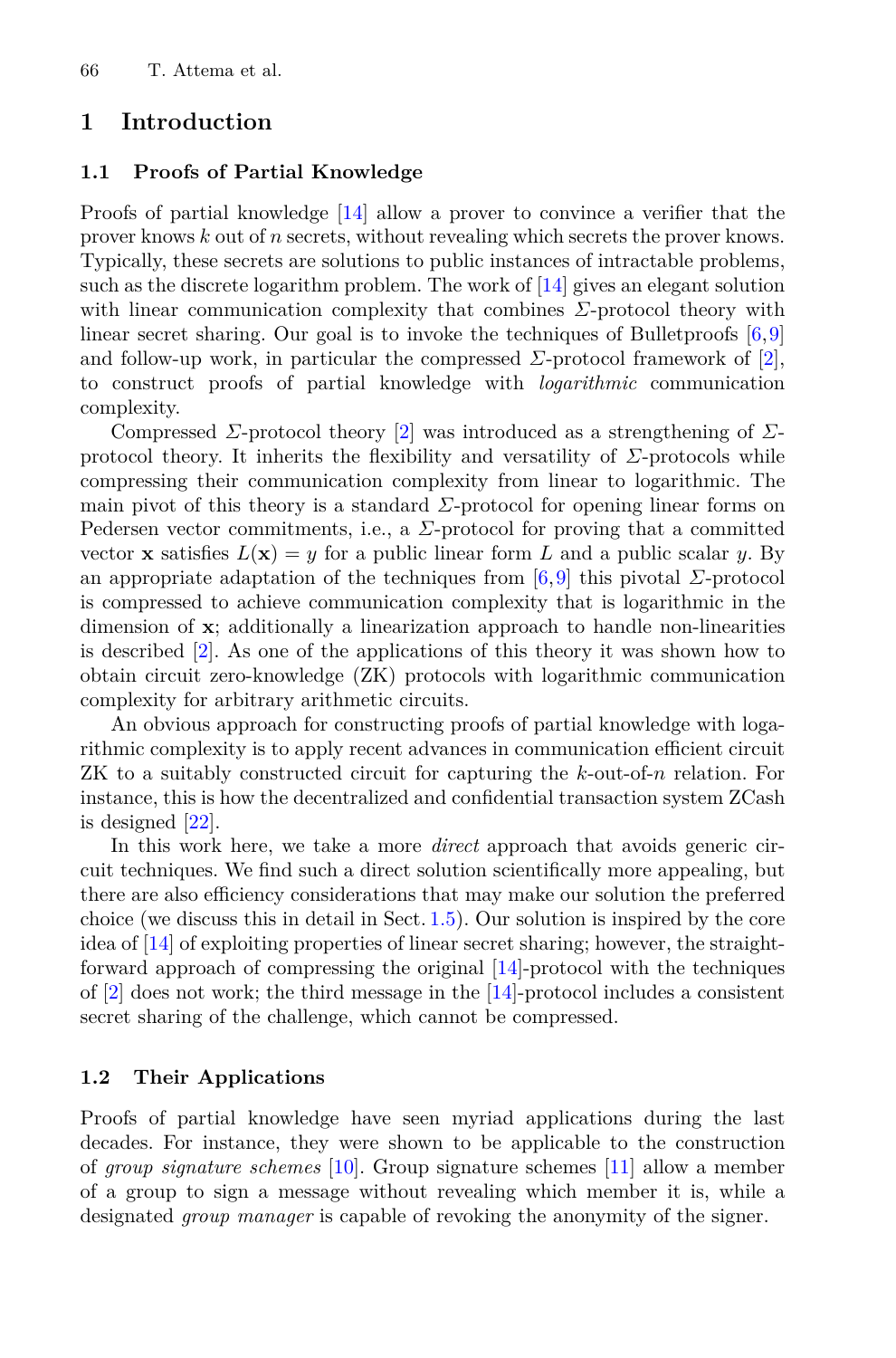Another application is to *ring signature schemes* [\[29](#page-25-0)], which do not contain such a revocation mechanism. In a ring signature scheme, a group member can select any ad-hoc subset of group members and anonymously sign a message on behalf of this subset. Here,  $1$ -out-of- $n$  proofs together with the Fiat-Shamir [\[16](#page-24-3)] heuristic allow for a straightforward construction of ring-signature schemes. Because of the ad-hoc nature a ring signature must contain a list of the subset's members and, therefore, its size grows linearly in the size of the ring; however, in many practical scenarios the costs of specifying a ring can be amortized over many instances.

Proofs of partial knowledge, in particular in the form of ring signature schemes, also play a crucial role in confidential decentralized transactions system such as Zerocoin [\[28](#page-24-4)]. Zerocoin was proposed as an extension of Bitcoin to provide stronger privacy guarantees. A Zerocoin transaction requires a ZKPoK that the transferred coin is an element of a public set of unspent coins. Other decentralized payment systems that rely on 1-out-of-*n* proofs to provide confidentiality are, e.g., Lelantus [\[23\]](#page-24-5), ZCash [\[22](#page-24-1)], Zether [\[8](#page-23-4)] and Monero [\[31\]](#page-25-1).

As a generalization of ring signature schemes, threshold ring signatures only allow a large enough subset to compute a valid signature [\[7\]](#page-23-5). These schemes require a generalization of the special proof of partial knowledge case  $k = 1$ . For instance, Monero is actively working on threshold ring signature schemes [\[19\]](#page-24-6). Moreover, in [\[15](#page-24-7)], it is shown how their generalization from 1-out-of-*n* proofs to so-called many-out-of-many proofs improves the communication complexity of the Zether payment system. They show that many practical scenarios require more general proofs of partial knowledge than only 1-out-of-*n* proofs.

#### **1.3 Our Contributions**

In this work, we start off by introducing and analyzing a novel extension of the core compression protocol from compressed *Σ*-protocol theory [\[2\]](#page-23-2). Namely, we observe that the compressed *Σ*-protocol for opening *linear forms* can be adapted to apply to general *homomorphisms*, i.e., for proving that a committed vector  $\mathbf{x} \in \mathbb{Z}_q^n$  satisfies  $f(\mathbf{x}) = y$  for an arbitrary group homomorphism  $f : \mathbb{Z}_q^n \to \mathbb{G}$ <br>and an element  $y \in \mathbb{G}$ . The loss of efficiency is at most a constant factor and the and an element  $y \in \mathbb{G}$ . The loss of efficiency is at most a constant factor and the adapted protocol still achieves a logarithmic communication complexity. Furthermore, the amortization technique to open *multiple* linear forms for essentially the price of one [\[2](#page-23-2)] directly carries over to opening multiple homomorphisms. This generalized functionality has not been considered before in the context of logarithmic complexity. As we discuss below, it turns out to be very useful in the design of efficient proofs of partial knowledge, but possibly also beyond.

Indeed, given *n* group elements  $P_1, \ldots, P_n \in \mathbb{G}$ , consider a prover claiming that it knows *k* out of the *n* DLs, i.e., it knows a subset  $S \subset \{1, \ldots, n\}$  of cardinality *k* and exponents  $x_i \in \mathbb{Z}_q$  such that  $g^{x_i} = P_i$  for all  $i \in S$ . Inspired by the design principle of [\[14](#page-24-0)], we reduce this *k*-out-of-*n* case to the *n*-out-of*n* case by having the prover "eliminate" the instances that it does not know, and then we apply the amortized version of the new compressed  $\Sigma$ -protocol for opening homomorphisms to prove the *n* instances in one go, with logarithmic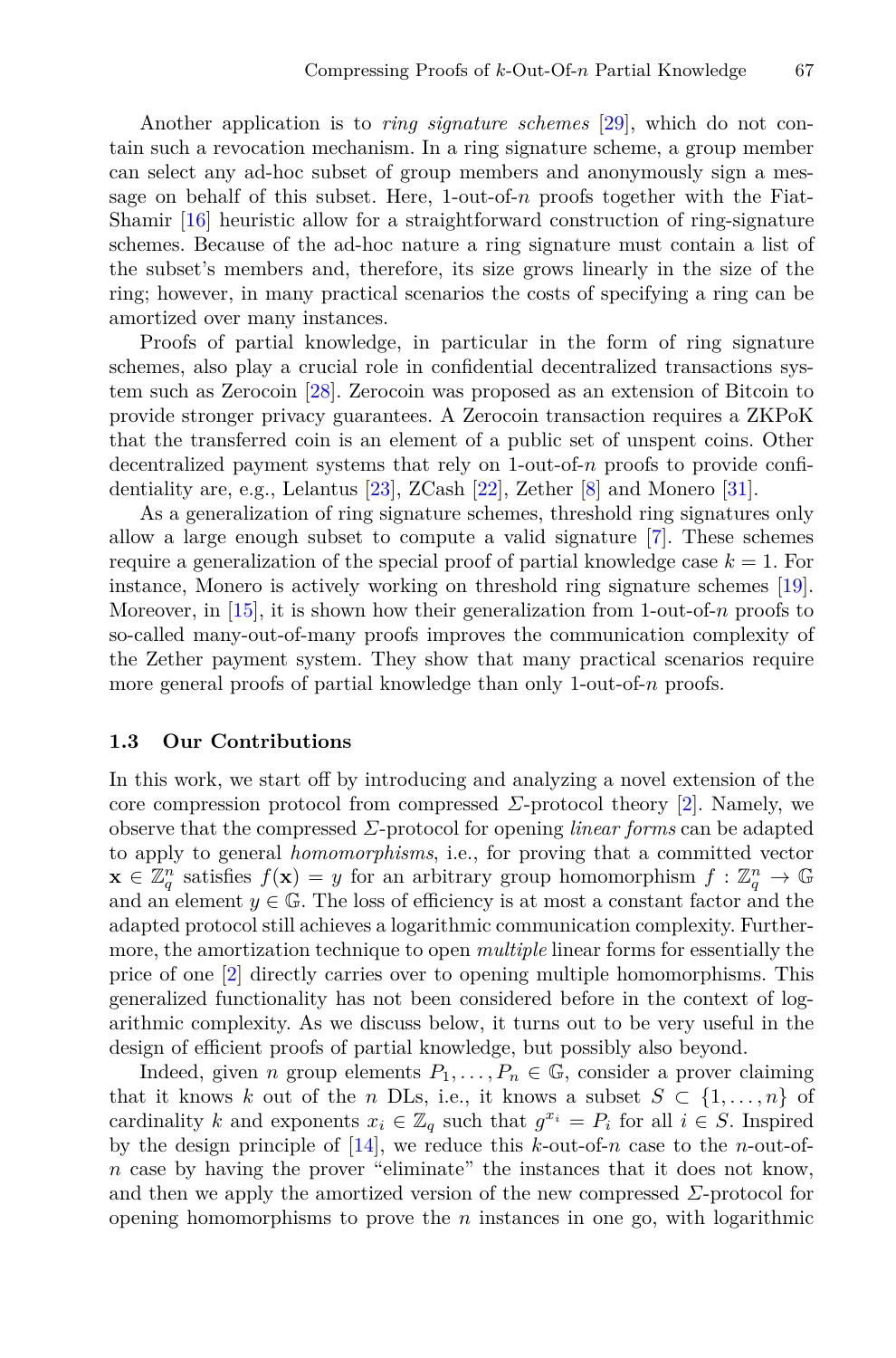complexity. However, the original solution of [\[14](#page-24-0)] to reduce the *k*-out-of-*n* to the *n*-out-of-*n* case, achieved by secret sharing the challenge, does not work for us, as the resulting protocol is not in the shape for the (above generalization of the) [\[2](#page-23-2)] compression technique to apply.

Instead, we use the following new solution. The prover first chooses an  $(n-k+1)$ -out-of-*n* Shamir secret sharing  $(s_1, \ldots, s_n)$  of the default secret  $s = 1$ , where it selects the non-constant "random" coefficients  $a_1, \ldots, a_{n-k}$  of the sharing polynomial  $p(X) = 1 + a_1 X + \cdots + a_{n-k} X^{n-k}$  so that  $s_i = 0$  for  $i \notin S$ . The prover then commits to the vector  $(\mathbf{a}, \mathbf{t}) = (a_1, \ldots, a_{n-k}, t_1, \ldots, t_n) \in \mathbb{Z}_q^{2n-k}$ with  $t_i$  set to  $t_i = s_i x_i$  for any *i*, understood to be equal to 0 for  $i \notin S$ , i.e., when  $s_i = 0$ . Finally, it proves that

<span id="page-3-0"></span>
$$
g^{t_i} = P_i^{s_i} \tag{1}
$$

for all *i* ∈ {1*,...,n*}. Proving this linear relation with a standard *Σ*-protocol gives a novel secret-sharing based realization of [\[14](#page-24-0)], with linear communication complexity.

This protocol crucially differs from the original proofs-of-partial knowledge, making it amenable to our compression techniques. First, it generates a single compact commitment to the vector of interest (**a***,* **<sup>t</sup>**). No compact commitments are used in the original protocol. Second, the  $(n - k + 1, n)$ -secret sharing of 1 is *implicitly* defined by the committed coefficients *a*1*,...,a<sup>n</sup>*−*<sup>k</sup>*. By contrast, in the original protocol the prover computes an arbitrary  $(n - k + 1, n)$ -secret sharing of a challenge *c* sampled uniformly at random by the verifier. Since the verifier has to check the consistency of this secret sharing this approach has an inherent linear communication complexity.

Let us consider our proofs-of-partial knowledge realization. By the linearity of Shamir's secret sharing scheme, for any *i* Eq. [1](#page-3-0) can be cast as a homomorphism of the committed values  $a_1, \ldots, a_{n-k}, t_1, \ldots, t_n$  $a_1, \ldots, a_{n-k}, t_1, \ldots, t_n$  $a_1, \ldots, a_{n-k}, t_1, \ldots, t_n$ <sup>1</sup>, and thus our novel variation<br>of [2] including the amortization over the *n* homomorphisms applies thereby of [\[2](#page-23-2)], including the amortization over the *n* homomorphisms, applies, thereby achieving a logarithmic communication complexity.

In total, our *k*-out-of-*n* proof protocol requires the prover to send  $4 \left[ \log_2(2n - k + 1) \right] - 5$  group elements and 4 elements in  $\mathbb{Z}_q$  to the verifier. We also show how to further reduce this to  $2 \left[ \log_2(2n - k + 1) \right] - 1$  group elements and 4 elements in  $\mathbb{Z}_q$  on a pairing-based platform. The protocol is public-coin and can therefore be made non-interactive by the Fiat-Shamir transform [\[16\]](#page-24-3). The public set-up, necessary for the vector commitment, consists of at most 2*n* group elements, and the complexity of the prover scales linearly in *n*.

#### **1.4 Extensions and Variations**

The conceptual simplicity of our design principle makes it easy to extend the protocol in various directions, for instance to proofs of partial knowledge about

<span id="page-3-1"></span><sup>&</sup>lt;sup>1</sup> Concretely, we consider the homomorphism  $f_i : \mathbb{Z}_q^{2n-k} \to \mathbb{G}$ ,  $(\mathbf{a}, \mathbf{t}) \mapsto g^{t_i} P_i^{-\ell_i(\mathbf{a})}$ <br>with  $\ell_i$  the linear functional  $\ell_i(\mathbf{a}) = a_1 i + a_2 i^2 + \cdots + a_{n-k} i^{n-k}$ , and we ask the prover to prove that the committed values map to *P<sup>i</sup>*.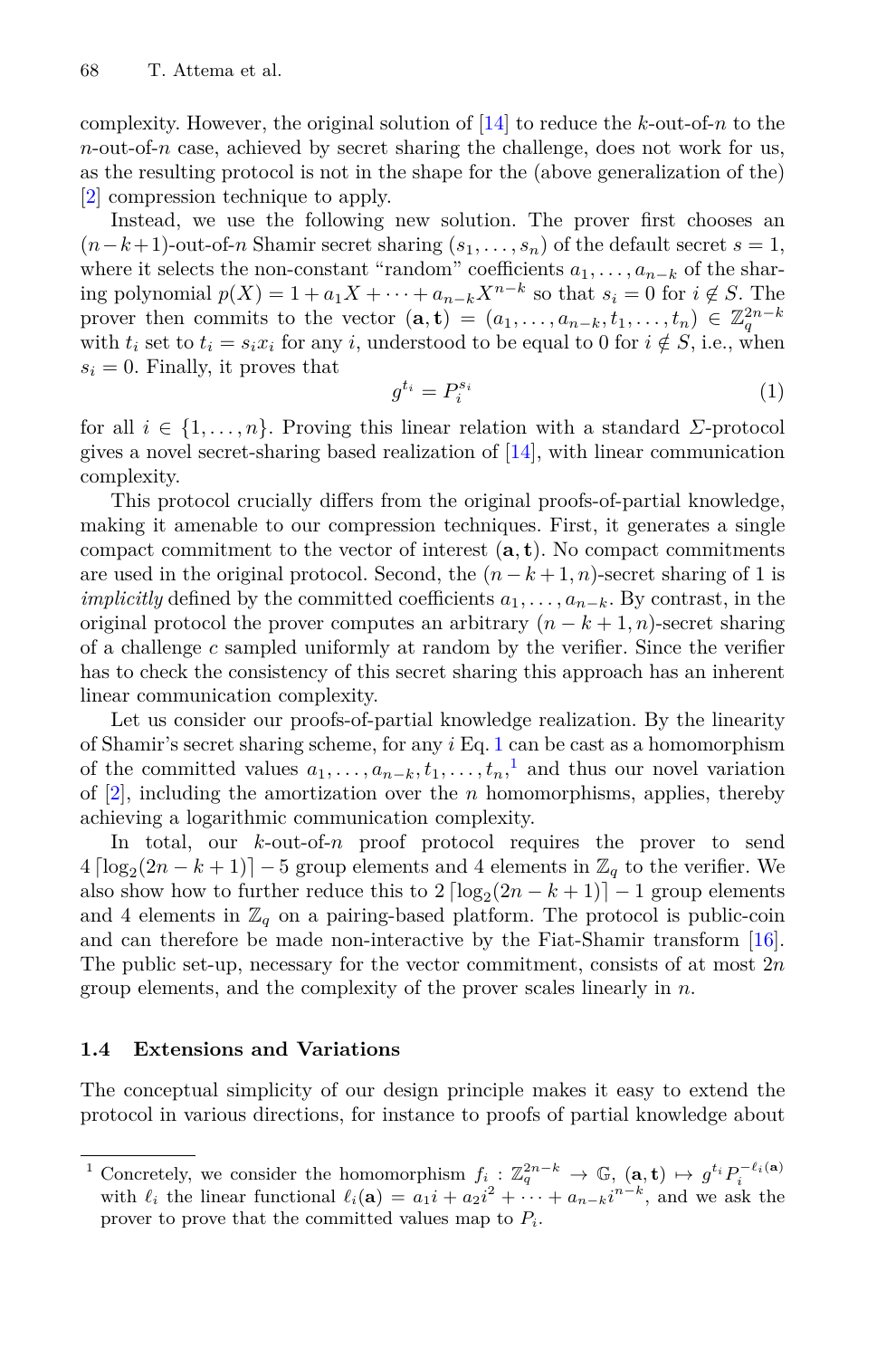"multi-generator discrete logarithms" and corresponding Pedersen vector commitments. Furthermore, by introducing a pairing and considering a pairing based extension of Pedersen's vector commitment scheme, we can reduce the relevant constant by another factor up to 2. Moreover, we show that our proofs of partial knowledge are compatible with circuit ZK protocols of [\[2](#page-23-2)], allowing the prover to demonstrate that his secret information satisfies some arbitrary given constraint. Finally, we generalize the results from threshold access structures to arbitrary access structures.

#### <span id="page-4-0"></span>**1.5 Comparison with Other Approaches**

Achieving partial proofs of knowledge with logarithmic complexity has received quite some attention over the last few years, with different approaches and different (partial) solutions. We discuss here the examples that are most relevant in the context of our new approach, and we compare them with our results.

In [\[21\]](#page-24-8), Groth and Kohlweiss consider the special case  $k = 1$ , and where the prover claims to be able to open 1 out of *n* public commitments to zero. Their solution is a  $\Sigma$ -protocol that works for any additively homomorphic commitment scheme over  $\mathbb{Z}_q$  and it achieves a logarithmic communication complexity. To describe their approach, let  $1 \leq \ell \leq n$  be the index of the prover's secret. The prover commits to each bit of  $\ell$  and runs  $\lceil \log_2(n) \rceil$  standard *Σ*-protocols, in parallel and on a common challenge, proving that all these commitments can indeed be opened to a binary value. In addition, the prover shows that the responses of these parallel *Σ*-protocols satisfy some multiplicative relation, which completes the protocol. This approach does not have an obvious generalization to *k*-out-of-*n* proofs.

The 1-out-of-*n* proof of [\[21\]](#page-24-8) requires the prover to send  $4 \lceil \log_2(n) \rceil$  group elements and  $3 \left[ \log_2(n) \right] + 1$  field elements. By using Pedersen *vector* commitments, instead of ordinary Pedersen commitment, the communication costs can be further reduced to  $\lceil \log_2(n) \rceil + 4$  group elements and  $\lceil \log_2(n) \rceil + 3$  field elements [\[5\]](#page-23-6). Instead of the binary decomposition, the approach of [\[5](#page-23-6)] considers the *m*-ary decomposition of the secret index  $\ell$ . Here, we have optimized their approach for proving knowledge of 1-out-of-*n* discrete logarithms by taking  $m = 2$ . The work of [\[5](#page-23-6)] focuses on a slightly different scenario in which the communication costs are minimized for  $m = 4$ .

In comparison, in our protocol, which works for any *k*, the prover sends  $4 \left[ \log_2(2n - k + 1) \right] - 5$  group elements and 4 field elements to the verifier, which is reduced to  $2 \left[ \log_2(2n - k + 1) \right] - 1$  group elements and 4 field elements on a pairing-based platform. Hence, perhaps surprisingly, our simple protocols are comparable to dedicated solutions for the special case  $k = 1$ .

Recently, a generalization from 1-out-of-*n* proofs of [\[21](#page-24-8)] to "many-out-ofmany" proofs was given [\[15](#page-24-7)]. This generalization considers a prover that claims to know the opening of all commitments in one of the orbits of a public permutation of *n* public commitments. However, the protocol only works for permutations with orbits of equal size. Since the permutation is public and of this specific form, this protocol does not constitute a general *k*-out-of-*n* proof of partial knowledge.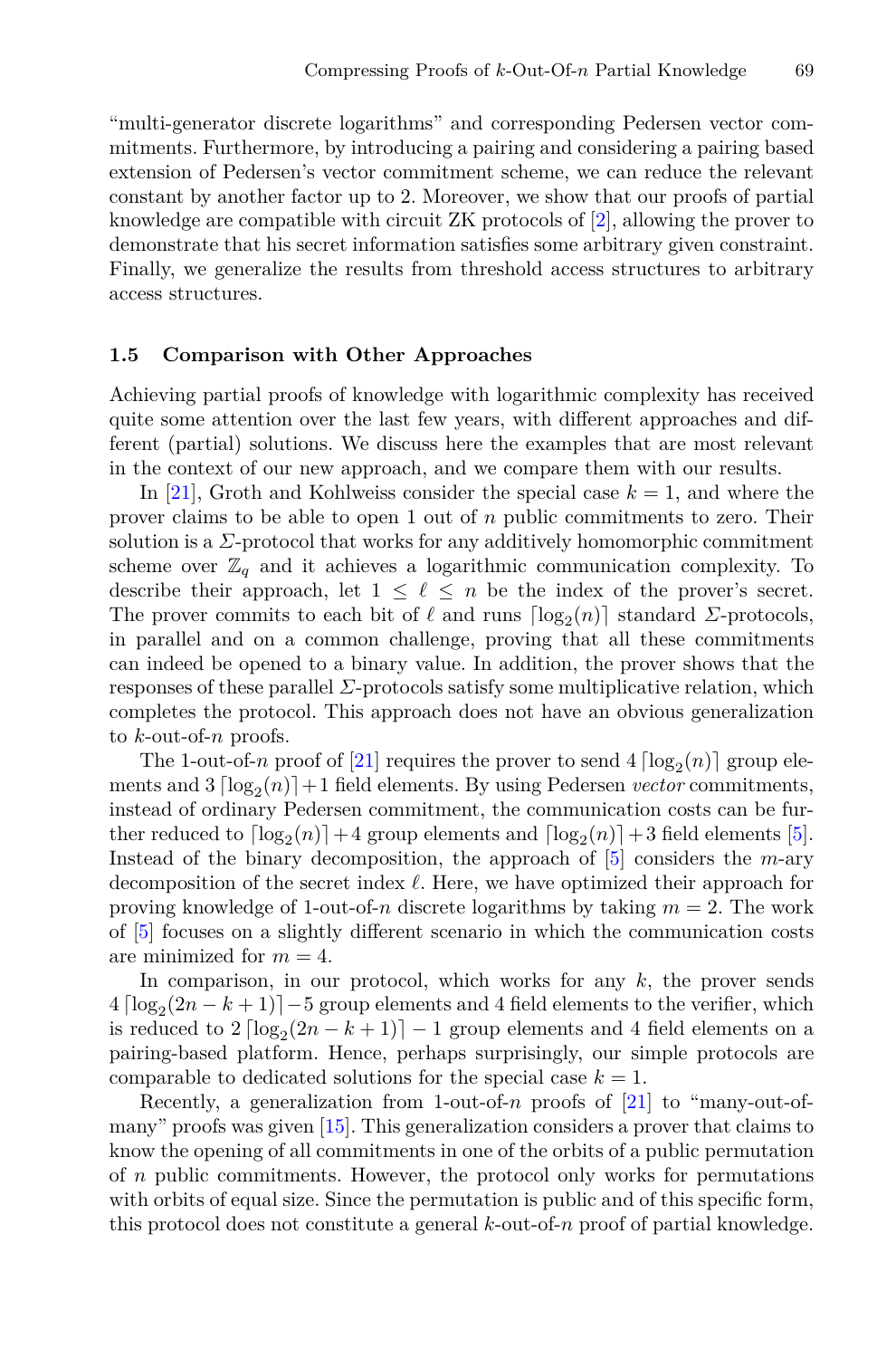The prover complexity of the aforementioned 1-out-of-*n* proofs [\[5,](#page-23-6)[21](#page-24-8)] is contrast, our protocol has prover complexity  $O(n)$ . Here and below, we express<br>the prover complexity in terms of the number of group exponentiations required  $(n \log(n))$ , and that of the "many-out-of-many" proofs [\[15\]](#page-24-7) is  $O(n \log^2(n))$ . By the prover complexity in terms of the number of group exponentiations required, explaining why these complexities are independent of the security parameter  $\kappa$ . However, note that the size of the group and therefore the complexity of evaluating a single group exponentiation does depend on *κ*. Similarly, we specify the communication costs in terms of the number group and field elements.

Aiming to improve the prover complexity of the 1-out-of-*n* proofs of [\[5,](#page-23-6)[21\]](#page-24-8), Jivanyan and Mamikonyan [\[24](#page-24-9)] proposed a hierarchical approach. Their protocol assumes that  $n = NM$  and applies an appropriate 1-out-of-*N* proof followed by a 1-out-of-*M* proof. It reduces the prover complexity from  $O(n \log(n))$  down to However, this hierarchical approach increases the communication complexity to  $(n+N \log(N)+M \log(M))$ , which equals  $O(n)$  if, for example,  $N = M = \sqrt{n}$ .<br>
owever this hierarchical approach increases the communication complexity to and communication complexity.  $(N \log(N) + M \log(M) + M)$ , hence it is subject to a trade-off between prover<br>of communication complexity

Alternatively to our and the above approaches, proofs of partial knowledge can be constructed via generic circuit ZK protocols. This *indirect* approach is, for example, followed by the confidential transaction system ZCash [\[22](#page-24-1)]. A standard construction for the 1-out-of-*n* case is to incorporate the group elements  $P_i$  into a Merkle tree [\[27\]](#page-24-10), and ask the prover to prove knowledge of an exponent *<sup>x</sup><sup>i</sup>* such that the group element  $g^{x_i}$  is the leaf of a valid, but secret, Merkle path. In this case, the arithmetic circuit *C* implements a composition of the exponentiation  $g^{x_i}$  and the  $\log_2(n)$  hash function evaluations corresponding to the validation of a Merkle path, and it is therefore of size  $|C| = O(\kappa \log(n))$ , where  $\kappa$  is the security parameter security parameter.

Even though this is obviously possible, to our knowledge this Merkle-tree approach has not been explicitly generalized to the *k*-out-of-*n* case before, making it difficult to do a rigorous efficiency comparison. However, such a generalization would require *k* Merkle paths to be validated, resulting in circuits of size  $|C| = O(\kappa k \log_2(n))$ . In addition, the circuit has to validate that the *k* Merkle paths are *distinct*. If the (public) Merkle tree is constructed such that its leafs are in a sorted order, this requires a circuit of size  $O(k)$ . In these complexity estimates we neglect the  $O(\kappa n)$  size circuit required to construct the Merkle tree, because these costs can be amortized in some applications.

In Table [1,](#page-6-0) the asymptotic complexities of our direct approach are compared with the indirect approach, instantiated with typical communication efficient circuit ZK protocols for which the size of the public parameters and the prover complexity are linear and the communication complexity is logarithmic in the circuit size. We observe that, if  $k = \Omega(n/\log(n))$ , our approach yields an asymptotic improvement over the indirect approach.

Moreover, the constants of our approach are small. By contrast, taking for instance the case  $k = 1$  and a highly optimized group, associated to a security parameter  $\kappa \approx 100$ , the indirect approach can be instantiated with arithmetic circuits containing approximately  $1400 \log_2(n)$  multiplication gates [\[22](#page-24-1)]. Hence, even for the 1-out-of-*n* case, where the indirect approach has better asymptotic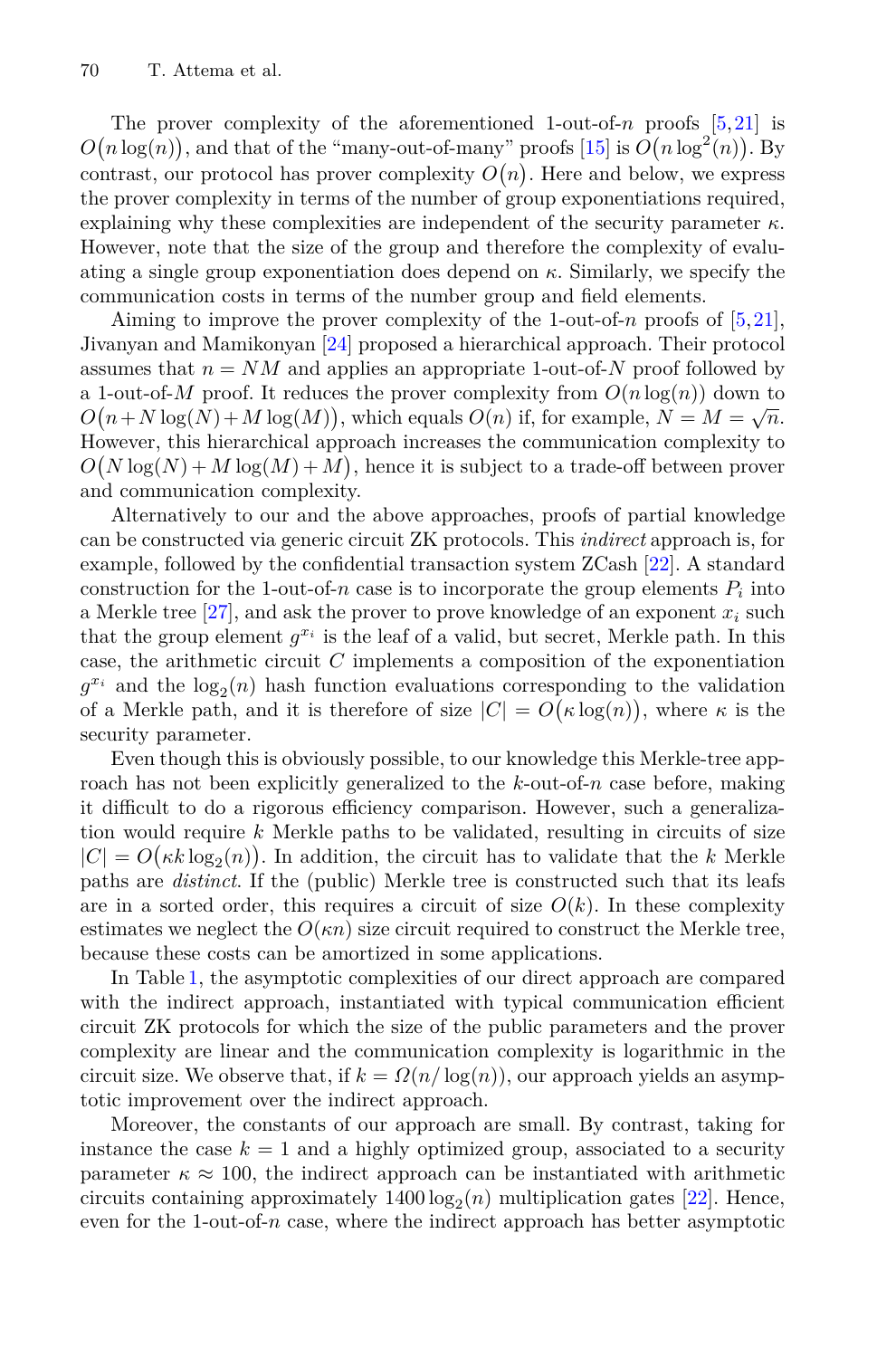complexities, we obtain better communication complexity for *n* ranging up to roughly 9000.

<span id="page-6-0"></span>**Table 1.** Comparison of the asymptotic complexities of the indirect approach, using typical communication-efficient circuit ZK protocols, and our direct approach, for *k*out-of-*n* proofs of partial knowledge, with security parameter *κ*. The size of the public parameters and the communication complexity are expressed in the number of group and field elements. The prover complexity is expressed in the number of group exponentiations.

|                           | Indirect Circuit ZK Approach   Our Direct Approach |                  |
|---------------------------|----------------------------------------------------|------------------|
| Size of Public Parameters | $O(\kappa k \log n)$                               | $\mathcal{D}(n)$ |
| <b>Prover Complexity</b>  | $O(\kappa k \log n)$                               | O(n)             |
| Communication Complexity  | $O\bigl(\log\left(\kappa k\log n\right)\bigr)$     | $O(\log n)$      |

The above circuit approach can further be adjusted, for instance by invoking ZK protocols with constant communication complexity [\[20](#page-24-11)], or by replacing Merkle trees with RSA-accumulators [\[4](#page-23-7)], which results in arithmetic circuits with a number of multiplication gates that is constant in *n* [\[30\]](#page-25-2). However, these approaches are incomparable in that they are based on computational hardness assumptions that are considered less standard, like the strong-RSA assumption or the knowledge-of-exponent assumption. Furthermore, in these protocols, the size of the public parameters and the prover complexity are still linear in the circuit size, and for practical instances still result in sizeable circuits, respectively.

## **1.6 Organization of the Paper**

The remainder of paper is organized as follows. In Sect. [2,](#page-6-1) we recall the notation and some of the results from compressed  $\Sigma$ -protocol theory [\[2\]](#page-23-2). In Sect. [3,](#page-9-0) we describe our twist on the pivotal  $\Sigma$ -protocol from [\[2\]](#page-23-2). In Sect. [4,](#page-16-0) we combine this generalization with an adaptation of the techniques from [\[14](#page-24-0)] to construct our proof of partial knowledge. Finally, in Sect. [5,](#page-19-0) we discuss a number of extensions and generalizations of our proofs of partial knowledge.

## <span id="page-6-1"></span>**2 Preliminaries**

## **2.1 Interactive Proofs**

We briefly introduce the concept of an interactive proof<sup>[2](#page-6-2)</sup> and some of the basic (security) properties. An interactive proof  $\Pi$  for relation  $R$  is a protocol between prover  $\mathcal P$  and a verifier  $\mathcal V$ . It takes as public input the statement x and as prover's private input the witness *w*, which is written as  $INPUT(x; w)$ . As the output of

<span id="page-6-2"></span> $2 \text{ In contrast to the original definition [18], we do not require an interactive proof to be}$  $2 \text{ In contrast to the original definition [18], we do not require an interactive proof to be}$  $2 \text{ In contrast to the original definition [18], we do not require an interactive proof to be}$ complete and sound by definition; instead, we consider those (and other) properties as desirable security properties.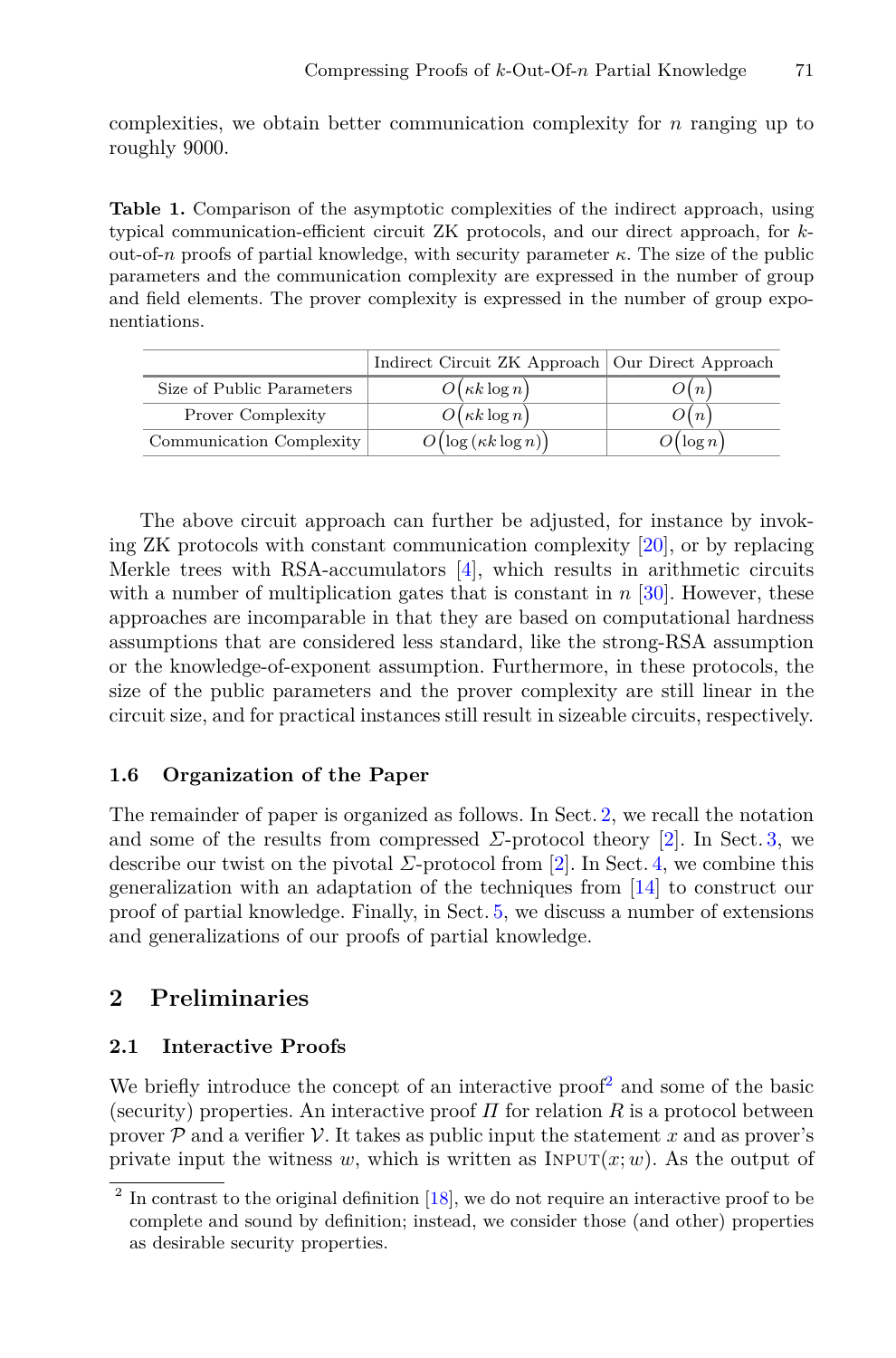the protocol the verifier either accepts or rejects the prover's claim of knowing a witness *w*. *Π* is called (perfectly) *complete* if on any input  $(x; w) \in R$  the verifier always accepts. Evaluating *Π* on input  $(x; w)$  is also written as  $\Pi(x; w)$ .

An interactive proof with  $\mu$  communication rounds is also called a  $\mu$ -move protocol. Note that the final message is always sent from the prover to the verifier. The messages communicated in one protocol evaluation are also referred to as a *conversation* or a *transcript*. If all of the verifier's random coins are made public, one speaks of a *public-coin* protocol. All our protocols will be public-coin and thereby suitable for the Fiat-Shamir transformation  $[16]$ , which turns public-coin interactive proofs into *non-interactive* protocols.

An interactive proof *Π* for relation *R* is said to have *witness extended emulation* [\[26](#page-24-13)] if there exists algorithm  $\chi$  (witness extended emulator) that runs in expected polynomial time and does the following. The algorithm  $\chi$ , on input  $x$ and given rewindable oracle access to a (possibly dishonest) prover  $\mathcal{P}^*$ , outputs a transcript and a witness *w* such that: (1) the emulated transcript is statistically indistinguishable from conversations between  $\mathcal{P}^*$  and an honest verifier  $\mathcal{V}$ , and (2) the probability that the emulated transcript is accepting and the witness *w* is not a valid witness for *x* is negligible. Witness extended emulation gives a notion for *proofs of knowledge* (PoKs) that is sufficient in practical applications [\[2](#page-23-2),[6,](#page-23-0)[9\]](#page-23-1).

We also consider the computational version of a PoK, where witness extended emulation is required to hold only for computationally bounded dishonest provers under a computational hardness assumption. In those cases, the relation *R* typically depends on a (possibly implicit) security parameter, as well as on some additional public parameters that are assumed to be chosen according to a specific probability distribution, and the success probability of the prover is then understood to be on average over the choice of these public parameters. These computational variants of proofs of knowledge are also called arguments of knowledge.

Protocol *Π* is called *honest verifier zero-knowledge* (HVZK) if there exists an efficient simulator that, on input a statement  $x$  that admits a witness  $w$ , outputs an accepting transcript, such that the simulated transcripts follow exactly the same distribution as transcripts between an honest prover and an honest verifier.

A 3-move public-coin interactive proof is called a *Σ*-protocol. The 3 messages are then typically denoted (*a, c, z*) where *c* is called the *challenge*. For a HVZK *Σ*-protocol the simulator often proceeds by first selecting a random challenge *c* and then preparing the messages *a* and *z*; in this case, we speak of *special honest verifier zero-knowledge* (SHVZK).

<sup>A</sup> *Σ*-protocol is called *k-special sound* if there exists an efficient algorithm that, on input any statement *x* and *k* accepting transcripts  $(a, c_1, z_1), \ldots, (a, c_k, z_k)$  with common first message *a* and pairwise distinct challenges *c<sup>i</sup>*, outputs a witness *<sup>w</sup>* for *<sup>x</sup>*.

More generally, we consider  $(2\mu + 1)$ -move public-coin protocols, in which all the verifier's messages are uniformly random challenges. These protocols are called  $(k_1, \ldots, k_\mu)$ *-special sound* if there exists an efficient algorithm that, on input any statement *x* and a  $(k_1, k_2, \ldots, k_\mu)$ -tree of accepting transcripts, out-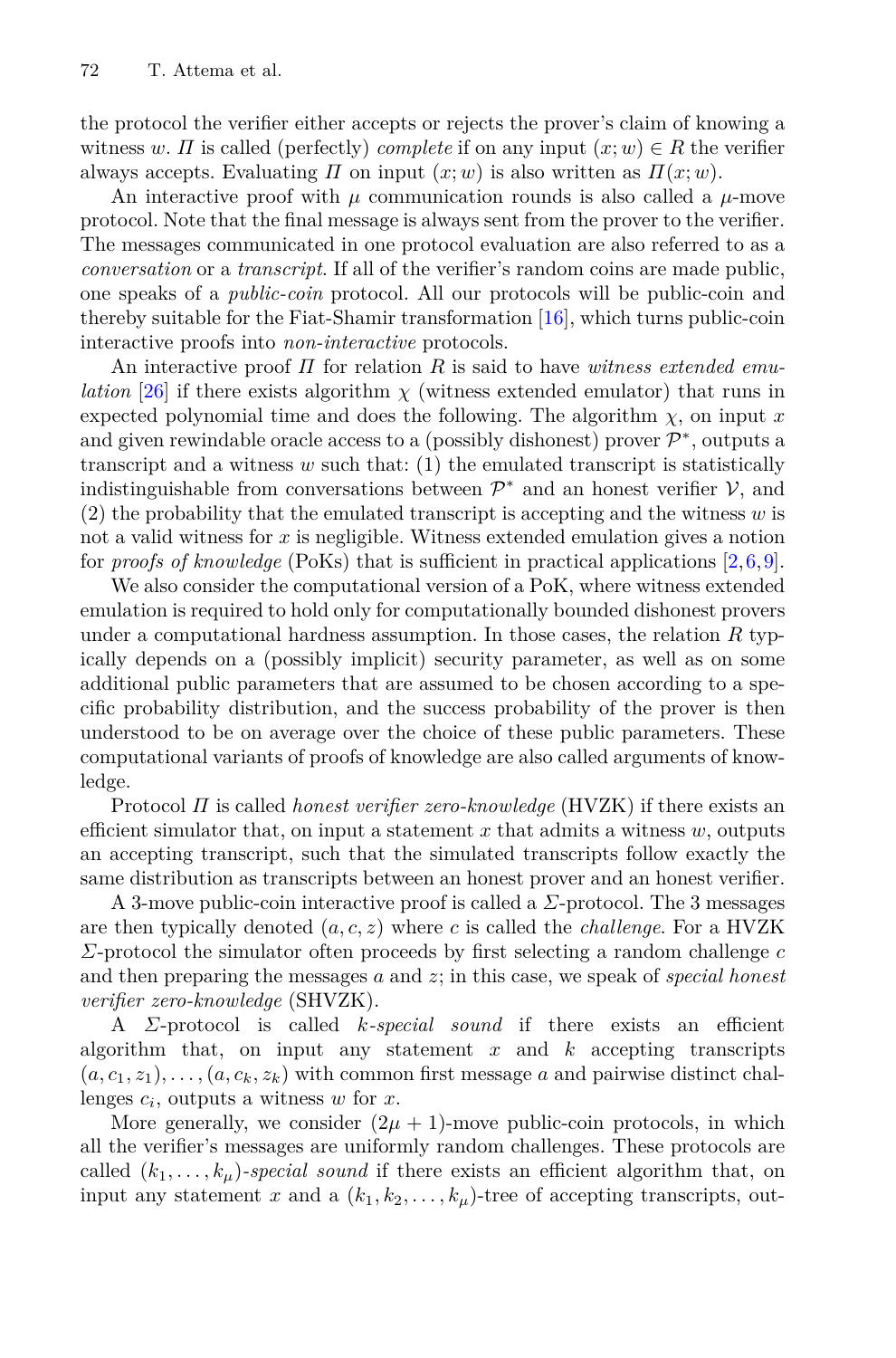puts a witness w for *x*. A  $(k_1, k_2, \ldots, k_\mu)$ -tree of accepting transcripts is a set of  $\Pi^{\mu}$ , *k* accepting transcripts that are arranged in the following tree structure  $\prod_{i=1}^{\mu} k_i$  accepting transcripts that are arranged in the following tree structure.<br>The nodes in this tree correspond to the prover's messages and the edges corre-The nodes in this tree correspond to the prover's messages and the edges correspond to the verifier's challenges. Every node at depth  $i$  has precisely  $k_i$  children corresponding to *<sup>k</sup><sup>i</sup>* pairwise distinct challenges. Every transcript corresponds to exactly one path from the root node to a leaf node.

We note that in some public-coin protocols the verifier sends  $\mu$  challenges in less than  $2\mu + 1$  rounds, i.e., some of the verifier's messages contain more than one challenge. For these protocols, we also consider the  $(k_1, \ldots, k_\mu)$ -special soundness property. In this case, a  $(k_1, k_2, \ldots, k_\mu)$ -tree of accepting transcripts contains nodes that do not correspond to a message sent from the prover to the verifier.

Let us assume that the challenges are sampled uniformly at random from challenge sets with a cardinality that is exponential in the security parameter. In this work all challenge sets are equal to  $\mathbb{Z}_q \cong \mathbb{Z}/(q\mathbb{Z})$  for some prime *q* that is understood to be exponential in the security parameter. Hence, for the protocols in this work this assumption is satisfied. Then witness extended emulation is known to follow from  $(k_1, k_2, \ldots, k_\mu)$ -special soundness [\[6](#page-23-0)].<sup>[3](#page-8-0)</sup> In this work, we will show that all protocols are  $(k_1, k_2, \ldots, k_\mu)$ -special sound for some  $\mu$  and some list of  $k_i$ 's, from which witness extended emulation therefore follows.

## **2.2 Multi-exponentiation and the Pedersen Vector Commitment Scheme**

We consider statements over the ring  $\mathbb{Z}_q \cong \mathbb{Z}/(q\mathbb{Z})$  with *q* prime. We let G be an Abelian group of prime order *q* for which we write its group operation multiplicatively. We write vectors in  $\mathbb{Z}_q^n$  or  $\mathbb{G}^n$  in boldface, i.e.,  $\mathbf{x} = (x_1, \ldots, x_n) \in \mathbb{Z}^n$  and  $\mathbf{x} := (a_1, \ldots, a_n) \in \mathbb{G}^n$  and we write  $\mathbf{x}^{\mathbf{x}}$  for the multi-exponentiation  $\mathbb{Z}_q^n$  and  $\mathbf{g} := (g_1, \ldots, g_n) \in \mathbb{G}^n$ , and we write  $\mathbf{g}^{\mathbf{x}}$  for the multi-exponentiation

$$
\mathbf{g}^{\mathbf{x}} := \prod_{i=1}^n g_i^{x_i} \in \mathbb{G}.
$$

Furthermore, for vectors  $\mathbf{x}, \mathbf{y} \in \mathbb{Z}_q^n$ ,  $\mathbf{g}, \mathbf{h} \in \mathbb{G}^n$  and scalar  $c \in \mathbb{Z}_q$ , we have the following component-wise operations: following component-wise operations:

$$
\mathbf{g} * \mathbf{h} := (g_1 h_1, g_2 h_2, \dots, g_n h_n) \in \mathbb{G}^n,
$$
  

$$
\mathbf{g}^c := (g_1^c, g_2^c, \dots, g_n^c) \in \mathbb{G}^n,
$$
  

$$
\mathbf{x} * \mathbf{y} := (x_1 y_1, x_2 y_2, \dots, x_n y_n) \in \mathbb{Z}_q^n.
$$

Additionally, assuming *n* is even, we write  $\mathbf{g}_L := (g_1, \ldots, g_{n/2}), \mathbf{g}_R :=$  $(g_{n/2+1},...,g_n)$  ∈  $\mathbb{G}^{n/2}$  and  $\mathbf{x}_L := (x_1,...,x_{n/2}), \mathbf{x}_R := (x_{n/2+1},...,x_n)$  ∈  $\mathbb{Z}_q^{n/2}$ , for the left and right halves of these vectors.

<span id="page-8-0"></span><sup>&</sup>lt;sup>3</sup> In a recent unpublished work [\[3](#page-23-8)], it is shown that  $(k_1, k_2, \ldots, k_\mu)$ -special soundness implies the more standard notion of *knowledge soundness*. In turn, knowledge soundness implies witness extended emulation [\[26](#page-24-13)].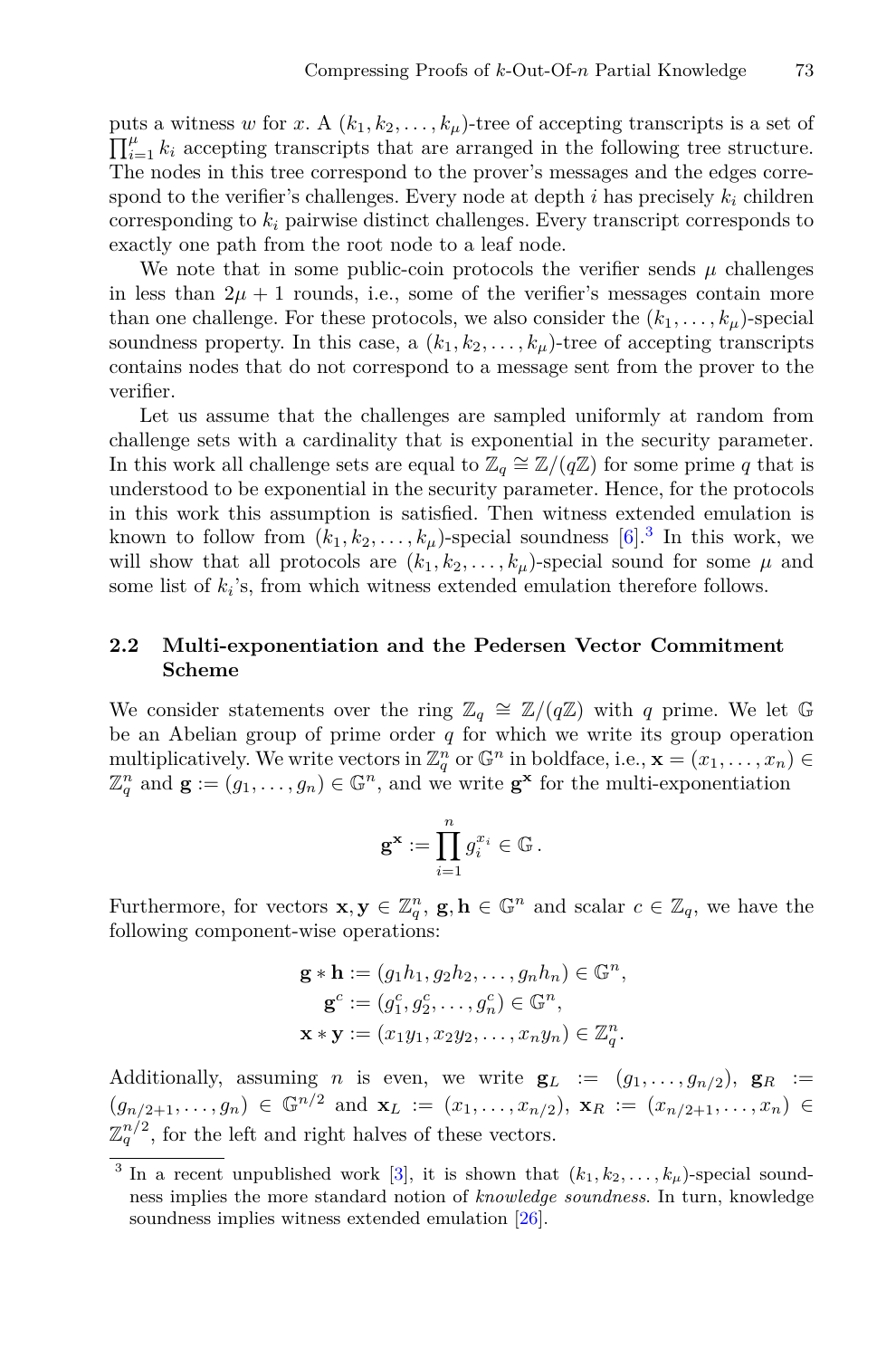We let  $\mathbb{G}_T$  be another Abelian group and denote the set of all group homomorphisms  $f : \mathbb{Z}_q^n \to \mathbb{G}_T$  by  $\text{Hom}(\mathbb{Z}_q^n, \mathbb{G}_T)$ . Typically  $\mathbb{G}_T = \mathbb{G}$  or  $\mathbb{G}_T = \mathbb{Z}_q$ , in the latter case  $\text{Hom}(\mathbb{Z}^n, \mathbb{G}_T) = \text{Hom}(\mathbb{Z}^n, \mathbb{Z})$  is the set of linear forms on  $\mathbb{Z}^n$ the latter case  $\text{Hom}(\mathbb{Z}_q^n, \mathbb{G}_T) = \text{Hom}(\mathbb{Z}_q^n, \mathbb{Z}_q)$  is the set of linear forms on  $\mathbb{Z}_q^n$ .<br>For any homomorphism  $f: \mathbb{Z}^n \to \mathbb{G}_T$  it holds that its image im(f)  $\subset \mathbb{G}_T$  is a For any homomorphism  $f: \mathbb{Z}_q^n \to \mathbb{G}_T$  it holds that its image  $\text{im}(f) \subset \mathbb{G}_T$  is a<br>Z<sub>r</sub>-module. For this reason, and without loss of generality, we assume that  $\mathbb{G}_T$  $\mathbb{Z}_q$ -module. For this reason, and without loss of generality, we assume that  $\mathbb{G}_T$ is a  $\mathbb{Z}_q$ -module.

Moreover, we define the left and right part of *f* as follows:

$$
f_L: \mathbb{Z}_q^{n/2} \to \mathbb{G}_T, \quad \mathbf{x} \mapsto f(\mathbf{x}, 0),
$$
  
\n
$$
f_R: \mathbb{Z}_q^{n/2} \to \mathbb{G}_T, \quad \mathbf{x} \mapsto f(0, \mathbf{x}),
$$
\n(2)

where, e.g.,  $(\mathbf{x}, 0) \in \mathbb{Z}_q^n$  is the vector  $\mathbf{x} \in \mathbb{Z}_q^{n/2}$  appended with  $n/2$  zeros.<br>In this work we also consider the Pedersen vector commitment scheme

In this work we also consider the Pedersen vector commitment scheme. This commitment scheme allows a prover to (compactly) commit to an *n*-dimensional vector  $\mathbf{x} \in \mathbb{Z}_q^n$  in a single group element  $P \in \mathbb{G}$ . We recall that a Pedersen vector commitment P is simply a multi-exponentiation i.e. commitment  $P$  is simply a multi-exponentiation, i.e.,

$$
P=h^{\gamma}\mathbf{g}^{\mathbf{x}},
$$

for public parameters  $h \in \mathbb{G}$  and  $\mathbf{g} \in \mathbb{G}^n$  and for a (private)  $\gamma \in \mathbb{Z}_q$  sampled uniformly at random by the prover.

The Pedersen vector commitment scheme is perfectly hiding and computationally binding under the discrete logarithm assumption. More precisely, the commitment scheme is binding under the assumption that a prover does not know a non-zero vector  $(\gamma, x_1, \ldots, x_n) \in \mathbb{Z}_q^{n+1}$  such that

$$
h^{\gamma} \prod_{i=1}^{n} g_i^{x_i} = 1.
$$

Such a non-zero vector  $(\gamma, x_1, \ldots, x_n)$  is also called a non-trivial discrete log relation for group elements  $h, g_1, \ldots, g_n$ . From here on forward, we assume that these group elements have been sampled uniformly at random in a setup phase and that the prover does not know a non-trivial discrete logarithm (DL) relation. These group elements form the set of public parameters for all our protocols. We say a protocol is computationally  $(k_1, \ldots, k_\mu)$ -special sound, under the discrete logarithm assumption, if  $(k_1, \ldots, k_\mu)$ -special soundness holds under the assumption that a prover does not know a non-trivial DL relation between the public parameters.

## <span id="page-9-0"></span>**3 Proving Group Homomorphism Openings on Multi-exponentiations**

In this section, we construct an interactive proof for proving that a secret multiexponent  $\mathbf{x} \in \mathbb{Z}_q^n$  for a public multi-exponentiation  $P = \mathbf{g}^{\mathbf{x}} \in \mathbb{G}$  is mapped to a given public value u under an arbitrary but given group homomorphism  $f : \mathbb{Z}^n \to$ given public value *y* under an arbitrary but given group homomorphism  $f : \mathbb{Z}_q^n \to$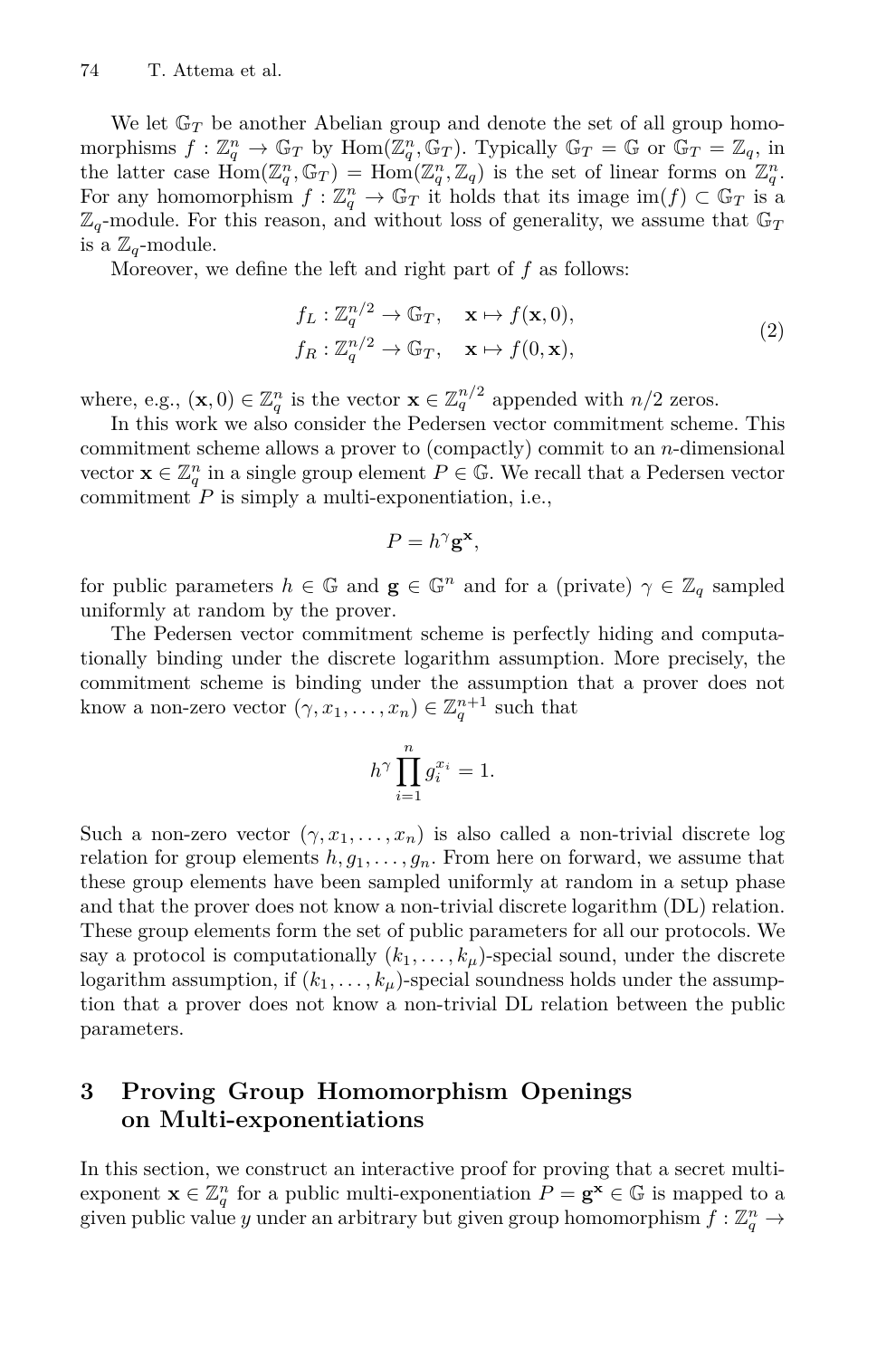$\mathbb{G}_T$ . Our new protocol has a communication complexity that is logarithmic in the dimension *n*. By considering one of the coordinates of **<sup>x</sup>** to be "the randomness", and considering an *f* that ignores this coordinate, we immediately get a protocol that applies to Pedersen vector commitments and proves that the committed vector satisfied the relation defined by the considered group homomorphism and the target value *y*.

Our approach for constructing said protocol is as follows. We start with the canonical *Σ*-protocol for the considered problem of proving  $f(\mathbf{x}) = y$  (Sect. [3.1\)](#page-10-0), and we then adapt the compression mechanism of [\[2](#page-23-2)] such that it is applicable to our setting. Indeed, our setting is a generalization of [\[2](#page-23-2)], which applies to the special case where *f* is a linear form  $L : \mathbb{Z}_q^n \to \mathbb{Z}_q$ . This then results in a compressed  $\Sigma$ -protocol that features the claimed logarithmic complexity (Sect. 3.3) *Σ*-protocol that features the claimed logarithmic complexity (Sect. [3.3\)](#page-13-0).

Later in the section, we also discuss a couple of (standard) amortization techniques applied to our protocol, for instance for proving  $f_i(\mathbf{x}) = y_i$  for *several* group homomorphisms  $f_i$  at (essentially) the cost of proving one.

#### <span id="page-10-0"></span>**3.1 The Standard** *Σ***-protocol for Opening Homomorphisms**

We consider the problem of proving that the multi-exponent **x** of a multiexponentiation  $P = g^x$  is mapped to a certain value *y* under a given homomorphism  $f \in \text{Hom}(\mathbb{Z}_q, \mathbb{G}_T)$ , i.e., that  $f(\mathbf{x}) = y$ , without revealing **x**. More concretely, we want to construct PoK protocols for the relation

$$
R_f = \left\{ \left( P \in \mathbb{G}, y \in \mathbb{G}_T; \mathbf{x} \in \mathbb{Z}_q^n \right) : P = \mathbf{g}^\mathbf{x}, y = f(\mathbf{x}) \right\}.
$$
 (3)

Protocol [1,](#page-11-0) denoted by  $\Pi_0$ , is the canonical *Σ*-protocol for this relation  $R_f$ , following the generic construction design for  $q$ -one-way group homomor-phisms<sup>[4](#page-10-1)</sup> [\[12](#page-24-14),[13\]](#page-24-15). The properties of  $\Pi_0$ , known to hold for this generic construction, are summarized in Theorem [1.](#page-10-2) Note that the only difference between this protocol and Protocol 2 of  $\boxed{2}$  is that here we consider multi-exponentiations and general group homomorphisms instead of Pedersen commitments and linear forms.

<span id="page-10-2"></span>**Theorem 1 (Homomorphism Evaluation).** *<sup>Π</sup>*<sup>0</sup> *is a <sup>Σ</sup>-protocol for relation <sup>R</sup><sup>f</sup> . It is perfectly complete, special honest-verifier zero-knowledge and unconditionally special sound. Moreover, the communication costs are:*

 $P \rightarrow V: 1$  *element of*  $\mathbb{G}$ *, 1 element of*  $\mathbb{G}_T$  *and n elements of*  $\mathbb{Z}_q$ *.*  $-V \rightarrow \mathcal{P}$ : 1 *element of*  $\mathbb{Z}_q$ *.* 

<span id="page-10-1"></span><sup>&</sup>lt;sup>4</sup> Here, applied to the *q*-one-way group homomorphisms  $\mathbb{Z}_q^n \to \mathbb{G} \times \mathbb{G}_T$ ,  $\mathbf{x} \mapsto (\mathbf{g}^\mathbf{x}, f(\mathbf{x}))$ .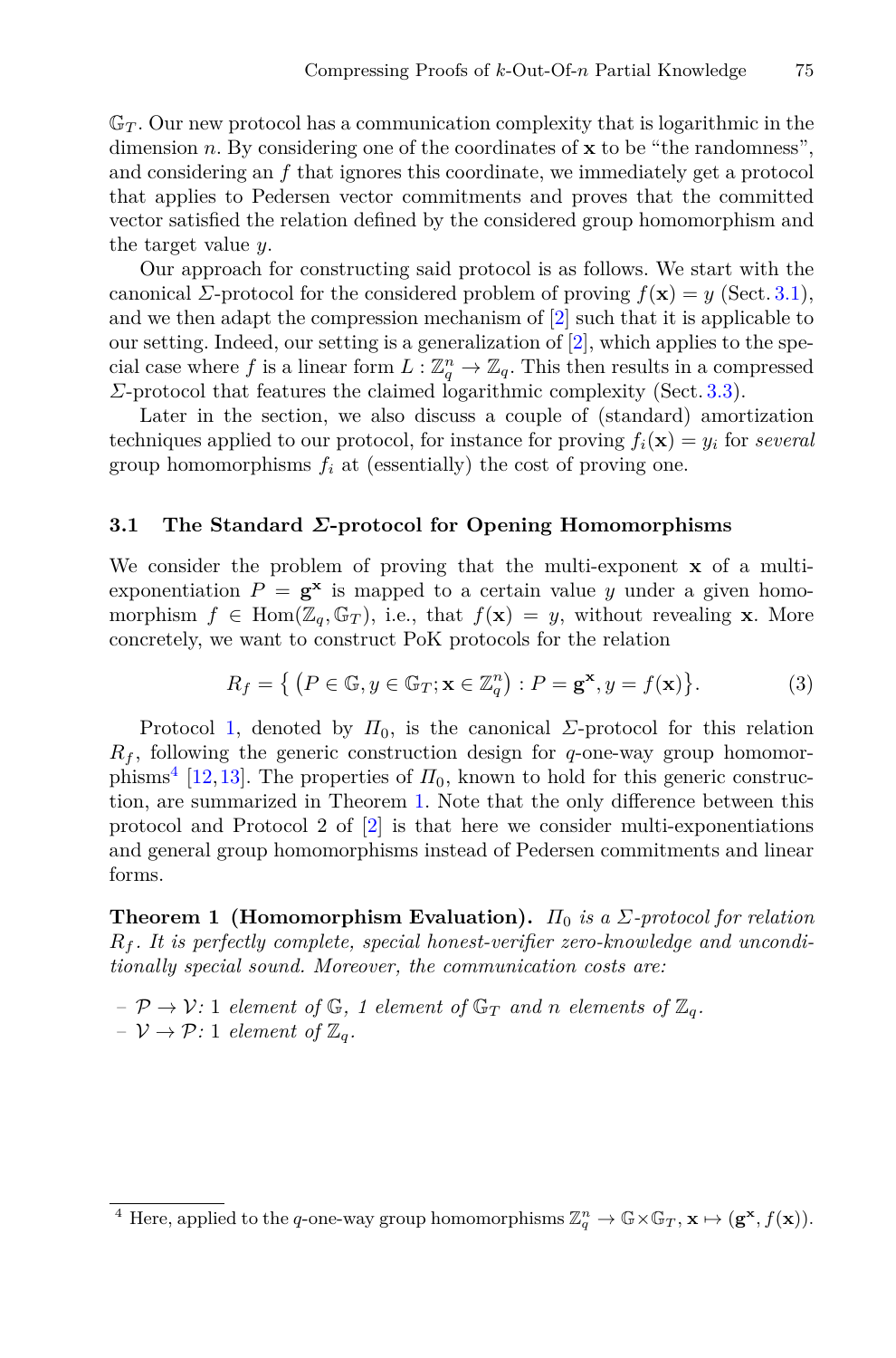<span id="page-11-0"></span>

| ening a homomorphism on a Pedersen vector commitment.                                            |                                                                                      |                                                                                          |  |  |
|--------------------------------------------------------------------------------------------------|--------------------------------------------------------------------------------------|------------------------------------------------------------------------------------------|--|--|
| PUBLIC PARAMETERS : $g \in \mathbb{G}^n$ ,<br>$INPUT(P, y; \mathbf{x})$                          |                                                                                      |                                                                                          |  |  |
| Prover                                                                                           | $P = \mathbf{g}^{\mathbf{x}} \in \mathbb{G}$<br>$y = f(\mathbf{x}) \in \mathbb{G}_T$ | Verifier                                                                                 |  |  |
| $\mathbf{r} \leftarrow_R \mathbb{Z}_q^n$<br>$A = \mathbf{g}^{\mathbf{r}}$<br>$t = f(\mathbf{r})$ |                                                                                      |                                                                                          |  |  |
|                                                                                                  | A,t<br>$\boldsymbol{c}$                                                              | $c \leftarrow_R \mathbb{Z}_q$                                                            |  |  |
| $z = cx + r$                                                                                     | z                                                                                    | $\mathbf{g}^{\mathbf{z}} \stackrel{?}{=} AP^c$<br>$f(\mathbf{z}) \stackrel{?}{=} cy + t$ |  |  |
|                                                                                                  |                                                                                      |                                                                                          |  |  |

**Protocol 1.** *Σ*-protocol  $\Pi_0$  for relation  $R_f$ <br>Opening a homomorphism on a Pedersen ve Opening a homomorphism on a Pedersen vector commitment.

#### **3.2 Compression Mechanism**

The *Σ*-protocol  $\Pi_0$  for opening homomorphisms has a linear communication complexity. We now deploy the techniques from  $[2,6,9]$  $[2,6,9]$  $[2,6,9]$  $[2,6,9]$  to compress the communication complexity from linear to logarithmic. A first observation is that the verifier's final check verifies that

$$
(AP^c, cy+t; \mathbf{z}) \in R_f,
$$

i.e., that the prover's final message **z** is a witness with respect to the same relation  $R_f$  for the statement  $(AP^c, cy+t)$ ; which is computed by the verifier. This is no coincidence; this holds generically for this standard construction of *Σ*-protocols for  $q$ -one-way group homomorphisms. The final message of  $\Pi_0$  can therefore be understood as a trivial PoK for relation  $R_f$ , and replacing this trivial PoK by a more efficient one will reduce the communication complexity without affecting security (significantly). In particular, the alternative PoK does not have to be zero-knowledge since the trivial one obviously is not.

Our compression mechanism is thus an interactive proof  $\Pi_1$  for relation  $R_f$ that is not zero-knowledge anymore but has improved efficiency. The compression mechanism is very similar to the one used in [\[2](#page-23-2)]. The difference is that we consider the more general case of opening arbitrary group homomorphisms, rather than restricting ourselves to linear forms. This generalization requires a minor adaptation. The first step in the compression of  $[2]$  is namely to incorporate the linear form evaluation into the multi-exponentiation as an additional exponent on a new generator  $k \in \mathbb{G}$ . This reduction step does not apply to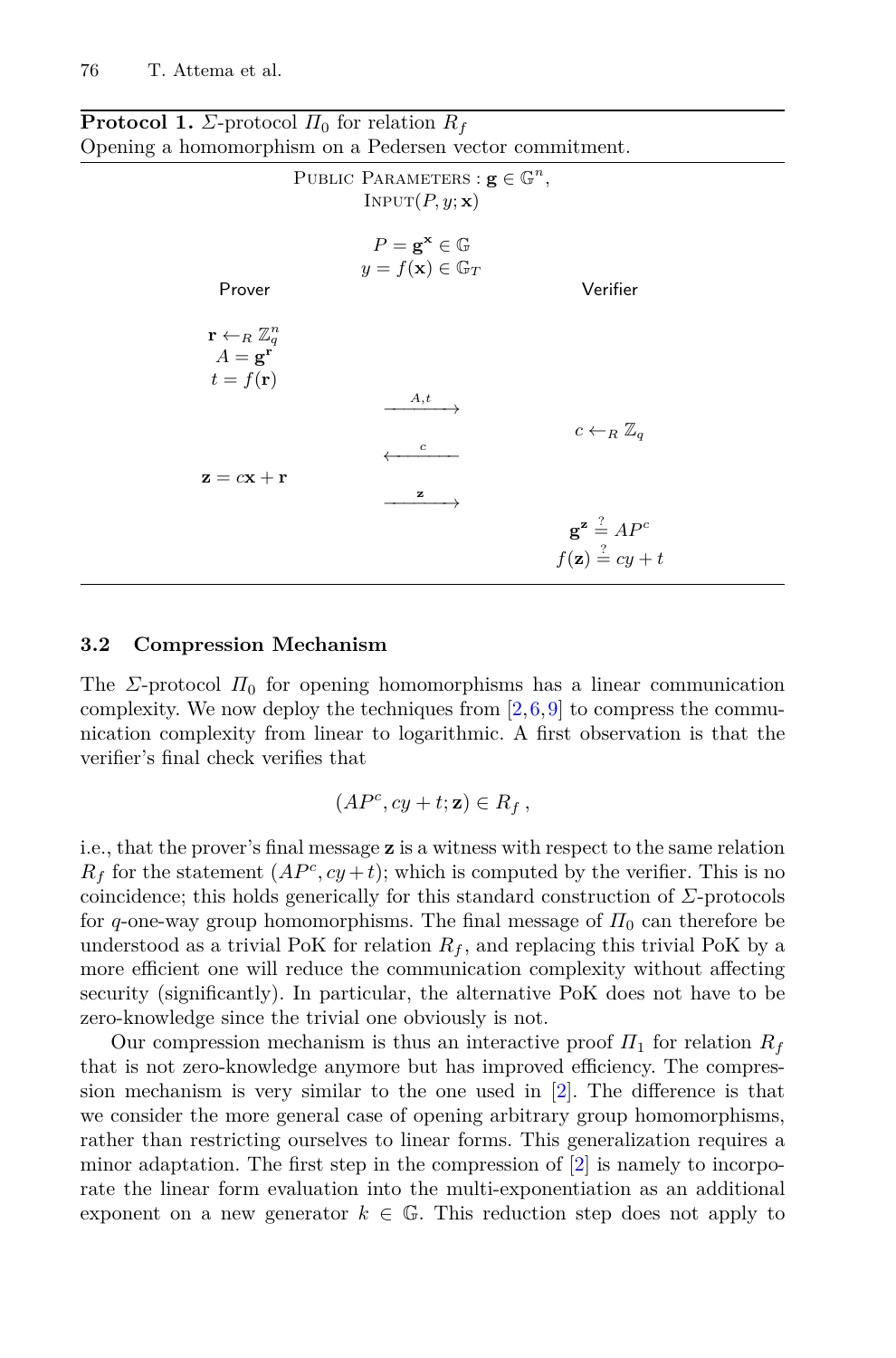the general case of opening arbitrary group homomorphisms, and is therefore omitted in our protocols. For this reason we directly apply (a minor adaptation of) the main compression mechanism of [\[2\]](#page-23-2); ultimately this will increase the communication costs of the compressed *Σ*-protocol by roughly a factor two when compared to opening linear forms. However, in contrast to the compressed *Σ*-protocol for opening linear forms [\[2\]](#page-23-2), our protocol is unconditionally sound rather than computationally. In Sect. [5.1,](#page-20-0) we show how a more general class of homomorphisms can be incorporated into the commitment, thereby avoiding the factor two loss in the communication efficiency.

The compression mechanism, i.e., our protocol  $\Pi_1$  for relation  $R_f$  that has improved efficiency but is not zero-knowledge, is described in Protocol [2](#page-12-0) below. Here, *n* is assumed to be even, which is without loss of generality (if not the witness can be appended with a zero). Also, recall that  $\mathbf{x}_L := (x_1, \ldots, x_{n/2})$ equals the left half of the vector  $\mathbf{x} \in \mathbb{Z}_q^n$  and that  $f_R(\mathbf{x}_L) := f(0, \ldots, 0, \mathbf{x}_L)$ , etc.<br>Before discussing the security of  $H_t$  as a proof of knowledge in Theorem 2, we

Before discussing the security of  $\overline{H}_1$  as a proof of knowledge in Theorem [2,](#page-12-1) we emphasize the following two important properties of  $\Pi_1$ . The size of the response has halved compared to the original protocol  $\Pi_0$ , and thereby the communication costs are reduced by roughly a factor two, and second, verifying the correctness of the response is again by means of checking whether it is a witness for the relation  $R_f$ , now instantiated with the group homomorphism  $f' := cf_L + f_R \in$ <br> $H_{\text{true}}(\pi^{n/2}, C)$  $\text{Hom}\big(\mathbb{Z}_q^{n/2}, \mathbb{G}_T\big).$ 

<span id="page-12-1"></span><span id="page-12-0"></span>

| <b>Protocol 2.</b> Compression Mechanism $\Pi_1$ for relation $R_f$ .                                                |                                                                                      |                                                                                                            |  |  |
|----------------------------------------------------------------------------------------------------------------------|--------------------------------------------------------------------------------------|------------------------------------------------------------------------------------------------------------|--|--|
|                                                                                                                      | PUBLIC PARAMETERS : g<br>$INPUT(P, y; \mathbf{x})$                                   |                                                                                                            |  |  |
| Prover                                                                                                               | $P = \mathbf{g}^{\mathbf{x}} \in \mathbb{G}$<br>$y = f(\mathbf{x}) \in \mathbb{G}_T$ | Verifier                                                                                                   |  |  |
| $A = \mathbf{g}_R^{\mathbf{x}_L}, a = f_R(\mathbf{x}_L)$<br>$B = \mathbf{g}_L^{\mathbf{x}_R}, b = f_L(\mathbf{x}_R)$ | A,B,a,b<br>$\boldsymbol{c}$                                                          | $c \leftarrow_R \mathbb{Z}_q$                                                                              |  |  |
| $\mathbf{z} = \mathbf{x}_L + c\mathbf{x}_R$                                                                          |                                                                                      | $\mathbf{g}':=\mathbf{g}_L^c*\mathbf{g}_R\in\mathbb{G}^{n/2}$<br>$Q := AP^cB^{c^2}$<br>$f' := c f_L + f_R$ |  |  |
|                                                                                                                      | z                                                                                    | $(\mathbf{g}')^{\mathbf{z}} = Q$<br>$f'(\mathbf{z}) = a + cy + c^2b$                                       |  |  |

$$
^{77}
$$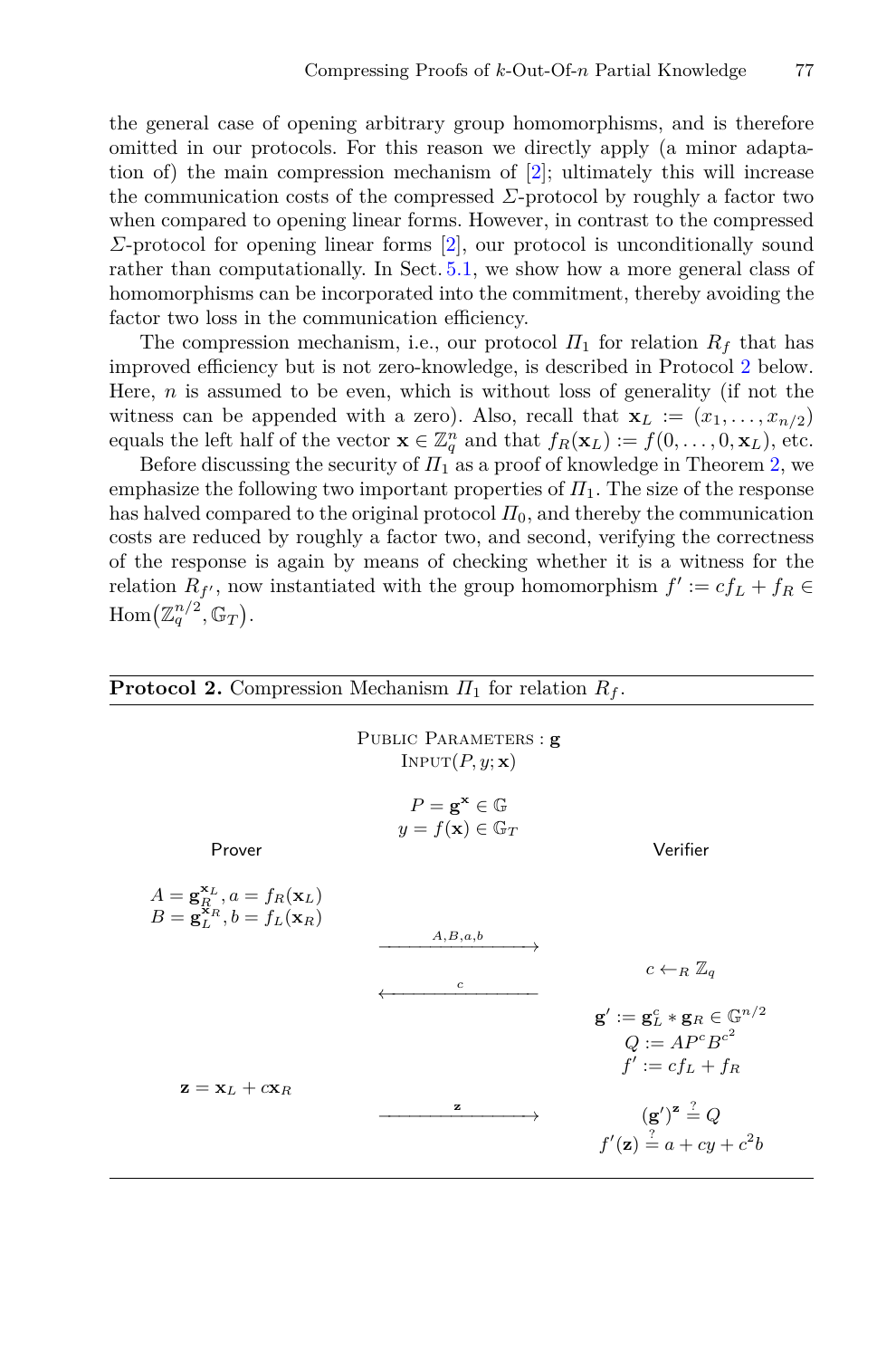**Theorem 2 (Compression Mechanism).** *Let*  $n \in \mathbb{Z}_{>0}$  *be even. Then*  $\Pi_1$  *is <sup>a</sup>* <sup>3</sup>*-move protocol for relation <sup>R</sup><sup>f</sup> . It is perfectly complete and unconditionally* 3*-special sound. Moreover, the communication costs are:*

 $P \rightarrow V: 2$  *elements of*  $\mathbb{G}$ *,* 2 *elements of*  $\mathbb{G}_T$  *and*  $n/2$  *elements of*  $\mathbb{Z}_q$ *.*  $-V \rightarrow \mathcal{P}: 1$  *element of*  $\mathbb{Z}_q$ *.* 

*Proof.* **Completeness** follows directly.

**Special Soundness**: We show that the protocol is 3-special sound, i.e., there exists an efficient algorithm that on input three accepting transcripts computes a witness for relation *<sup>R</sup><sup>f</sup>* .

Let  $(A, B, a, b, c_1, \mathbf{z}_1)$ ,  $(A, B, a, b, c_2, \mathbf{z}_2)$  and  $(A, B, a, b, c_3, \mathbf{z}_3)$  be three accepting transcripts for distinct challenges  $c_1, c_2, c_3 \in \mathbb{Z}_q$ . Let  $a_1, a_2, a_3 \in \mathbb{Z}_q$  be such that

$$
\begin{pmatrix} 1 & 1 & 1 \ c_1 & c_2 & c_3 \ c_1^2 & c_2^2 & c_3^2 \end{pmatrix} \begin{pmatrix} a_1 \ a_2 \ a_3 \end{pmatrix} = \begin{pmatrix} 0 \ 1 \ 0 \end{pmatrix}.
$$

Note that, since the challenges are distinct, this Vandermonde matrix is invertible and a solution to this equation exists. We define  $\bar{\mathbf{z}} = \sum_{i=1}^{3} a_i (c_i \mathbf{z}_i, \mathbf{z}_i)$  for which it is easily verified that it is easily verified that

$$
\mathbf{g}^{\bar{\mathbf{z}}} = P \qquad \text{and} \qquad f(\bar{\mathbf{z}}) = y.
$$

Hence,  $\bar{z}$  is a witness for relation  $R_f$ , which completes the proof.  $\square$ 

#### <span id="page-13-0"></span>**3.3 Compressed** *Σ***-protocol**

Finally, we compose  $\Sigma$ -protocol  $\Pi_0$  and its compression mechanism  $\Pi_1$  to obtain a compressed *Σ*-protocol for opening homomorphisms on multi-exponentiations **g<sup>x</sup>** such as Pedersen vector commitments. We follow the notation of [\[2](#page-23-2)] and write  $\Pi_b \diamond \Pi_a$  for the composition of two composable interactive proofs  $\Pi_a$  and  $\Pi_b$ . Protocols  $\Pi_a$  and  $\Pi_b$  are composable if protocol  $\Pi_b$  is a PoK for the prover's final message of protocol  $\Pi_a$ . Recall that this composition means that the final message of protocol  $\Pi_a$  is replaced by an execution of protocol  $\Pi_b$ .

We assume that  $n$  is a power of two, if it is not the witness can be appended with zeros such that its dimension is a power of 2. For  $n \leq 2$  it is optimal to omit the compression mechanism, for this reason it is assumed that  $n > 2$ . To minimize the communication complexity we recursively apply the compression protocol  $\Pi_1$ until the dimension of the witness is reduced to four, i.e.,  $\mu = \lceil \log_2(n) \rceil - 2$  times. For this composition we write

$$
\Pi_c = \underbrace{\Pi_1 \diamond \cdots \diamond \Pi_1}_{\mu \text{ times}} \diamond \Pi_0. \tag{4}
$$

<span id="page-13-1"></span>Theorem [3](#page-13-1) captures the security and efficiency properties of Protocol *Π<sup>c</sup>*.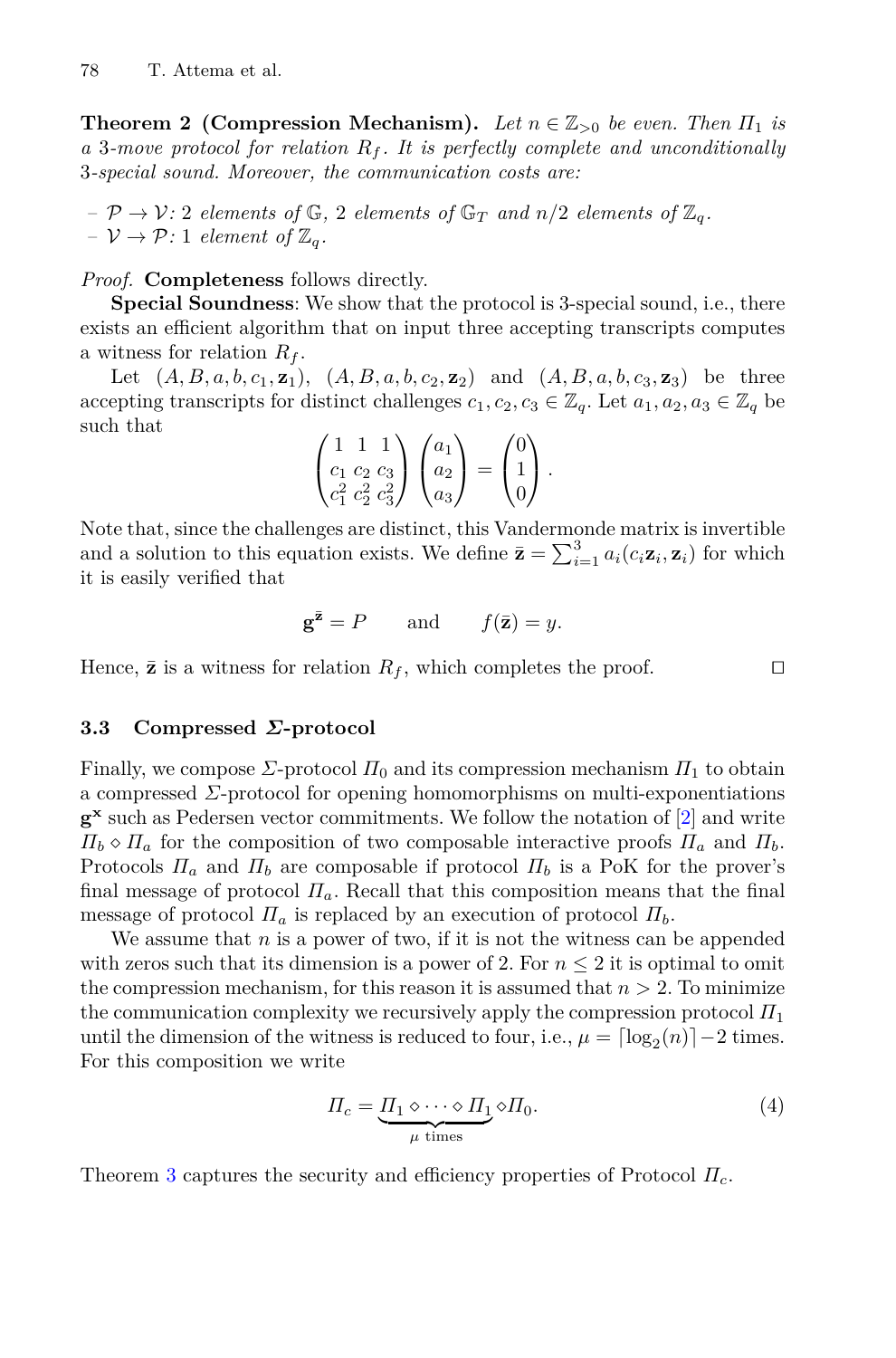**Theorem 3 (Compressed** *Σ***-Protocol for Opening Homomorphisms).** *Let*  $n > 2$ , then  $\Pi_c$  *is a*  $(2\mu + 3)$ *-move protocol for relation*  $R_f$ *, where*  $\mu =$  $\lceil \log_2(n) \rceil - 2$ *. It is perfectly complete, special honest-verifier zero-knowledge and unconditionally* (2*,* <sup>3</sup>*,* <sup>3</sup>*,...,* 3)*-special sound. Moreover, the communication costs are:*

- $P \rightarrow V: 2 \lceil \log_2(n) \rceil 3$  *elements of*  $\mathbb{G}, 2 \lceil \log_2(n) \rceil 3$  *elements of*  $\mathbb{G}_T$  *and* 4 *elements of*  $\mathbb{Z}_q$ *.*
- $-V \rightarrow \mathcal{P}$ :  $\lceil \log_2(n) \rceil 1$  *elements of*  $\mathbb{Z}_q$ *.*

*Proof.* **Completeness** follows in a straightforward manner.

**Special Honest Verifier Zero-Knowledge** follows since  $\Pi_0$  is SHVZK. A simulator for  $\Pi_c$  runs the simulator for  $\Pi_0$ , and replaces the final messages of the simulated transcripts by honest executions of  $\Pi_1 \diamond \cdots \diamond \Pi_1$ .

**Special Soundness**: Since the protocol is the composition of protocols that are 2- or 3-special sound, it is easily seen that  $\Pi_c$  is  $(2,3,\ldots,3)$ -special sound, i.e., there exists an efficient algorithm that on input a  $(2,3,\ldots,3)$ -tree (depth  $\mu+1$ ) of  $2 \cdot 3^{\mu}$  accepting transcripts computes a witness for relation  $R_f$ .  $\mu$  + 1) of 2 · 3<sup>μ</sup> accepting transcripts computes a witness for relation  $R_f$ .

*Remark 1.* We explicitly emphasize once more that the above and below results on opening homomorphisms  $f(\mathbf{x})$  on multi-exponentiations  $\mathbf{g}^{\mathbf{x}}$  immediately carry over to opening homomorphisms  $f(\mathbf{x})$  on Pedersen vector commitments  $\mathbf{g}^{\mathbf{x}}h^{\gamma}$ , simply by renaming the involved variables in the obvious way.

#### **3.4 Amortization Techniques**

This section describes two standard amortization techniques. First, we consider the scenario where a prover wishes to open *one* homomorphism *f* on *many* multiexponentiations  $P_1, \ldots, P_s$ , i.e., we consider the relation

$$
R_{\text{AMOREXP}} = \left\{ (P_1, \dots, P_s, y_1, \dots, y_s; \mathbf{x}_1, \dots, \mathbf{x}_s) : \right.P_1 = \mathbf{g}^{\mathbf{x}_1}, y_1 = f(\mathbf{x}_1), \dots, P_1 = \mathbf{g}^{\mathbf{x}_1}, y_s = f(\mathbf{x}_s) \right\}.
$$
 (5)

The standard (amortized) *Σ*-protocol for relation  $R_{\text{AMOREXP}}$  is similar to *Σ*-protocol  $\Pi_0$  for relation  $R_f$ : it has the same first two moves, but then the prover's final response is  $\mathbf{z} = \mathbf{r} + \sum_{i=1}^{s} c^i \mathbf{x}_i$  and the verifier checks that  $g^z = AP_f^c P_2^{c^2} \cdots P_s^{c^s}$  and  $f(\mathbf{z}) = t + cy_1 + c^2 y_2 + \cdots + c^s y_s$ . The communication costs of the amortized  $\Sigma$ -protocol are exactly equal to the communication costs costs of the amortized *Σ*-protocol are exactly equal to the communication costs of protocol  $\Pi_0$  and the compression mechanism applies as before. We denote the compressed amortized *Σ*-protocol for relation  $R_{\text{AMoREXP}}$  by  $\Pi_{\text{AMoREXP}}$ . Its main properties are summarized in Theorem [4.](#page-14-0)

<span id="page-14-0"></span>**Theorem 4 (Amortization over Many Multi-Exponentiations).** *Let*  $n > 2$ *, then*  $\Pi_{\text{AMOREXP}}$  *is a*  $(2\mu + 3)$ *-move protocol for relation*  $R_{\text{AMOREXP}}$ *, where*  $\mu = \lceil \log_2(n) \rceil - 2$ *. It is perfectly complete, special honest-verifier zero-knowledge* and unconditionally  $(s+1,3,3,\ldots,3)$ -special sound. Moreover, the communica*tion costs are:*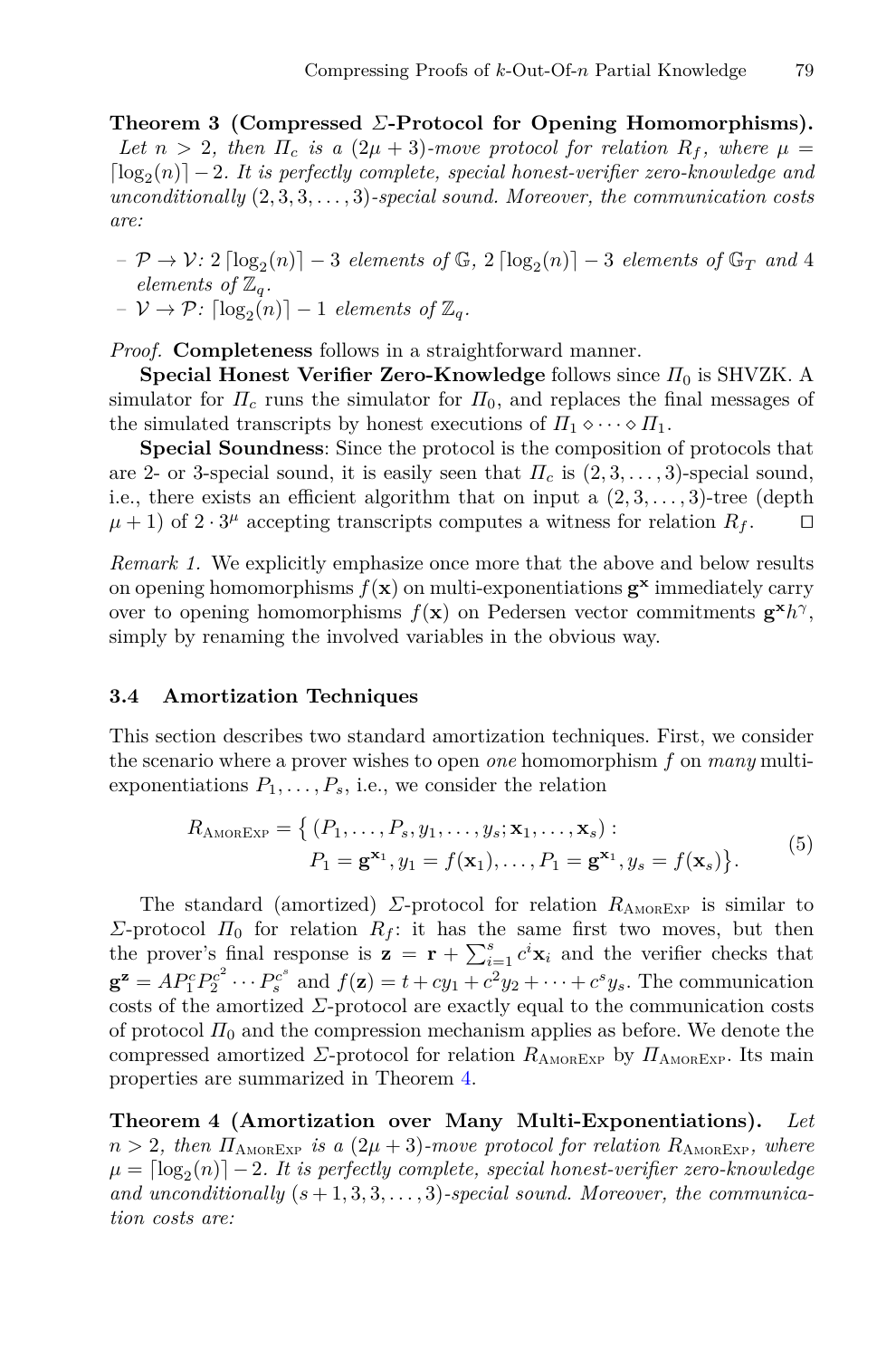- $-P \rightarrow V: 2 \lceil \log_2(n) \rceil 3$  *elements of*  $\mathbb{G}$ ,  $2 \lceil \log_2(n) \rceil 3$  *elements of*  $\mathbb{G}_T$  *and* 4 *elements of*  $\mathbb{Z}_q$ *.*
- $-V \rightarrow \mathcal{P}$ :  $\lceil \log_2(n) \rceil 1$  *elements of*  $\mathbb{Z}_q$ *.*

Second, we consider the amortization scenario where a prover wishes to open *many* homomorphisms  $f_1, \ldots, f_s$  on *one* multi-exponentiation  $P$ , i.e., we consider a compressed *Σ*-protocol for the following relation

$$
R_{\text{AMORHOM}} = \left\{ (P, y_1, \dots, y_s; \mathbf{x}) : P = \mathbf{g}^{\mathbf{x}}, y_1 = f_1(\mathbf{x}), \dots y_s = f_s(\mathbf{x}) \right\}. \tag{6}
$$

This scenario is reduced to the original scenario of opening one homomorphism on one commitment by means of a standard polynomial amortization trick. In the first move of the protocol, the verifier sends a random challenge  $\rho \in \mathbb{Z}_q$  to the prover, and then  $\Pi_c$  is executed on the instance given by  $P = \mathbf{g}^{\mathbf{x}}$ ,  $f_{\rho} = \hat{f}_1 + \rho f_2 + \dots + \rho^{s-1} f_s$  and  $y_{\rho} = y_1 + \rho y_2 + \dots + \rho^{s-1} y_s$ .

The core idea behind this construction is the observation that if **x** satisfies  $f_{\rho}(\mathbf{x}) = y_{\rho}$  for *s* distinct choices of  $\rho$  then  $f_i(\mathbf{x}) = y_i$  for all  $i \in \{1, ..., s\}$ . A caveat is that when trying to extract such an **<sup>x</sup>** by rewinding *s* <sup>−</sup> 1 times and choosing different *ρ*'s, one might potentially extract different choices of **<sup>x</sup>**'s. However, since  $\mathbf{g}^{\mathbf{x}} = P$  must still hold, this would lead to a non-trivial DL relation among the  $g_i$ 's, and thus cannot happen when the prover is computationally bounded.

The properties of this protocol for relation  $R_{\text{AMORHOM}}$ , denoted by  $\Pi_{\text{AMORHOM}}$ , are summarized in Theorem [5.](#page-15-0) Note that the communication from prover to verifier is identical to that of protocol  $\Pi_c$ . However, the polynomial amortization trick degrades the soundness from unconditional to computational because of the above reason.

<span id="page-15-0"></span>**Theorem 5 (Amortization over Many Homomorphisms).** *Let n >* <sup>2</sup>*, then*  $\Pi_{\text{AMORHOM}}$  *is a*  $(2\mu + 4)$ *-move protocol for relation*  $R_{\text{AMORHOM}}$ *, where*  $\mu =$  $\lceil \log_2(n) \rceil - 2$ . It is perfectly complete, special honest-verifier zero-knowledge *and computationally* (*s,* <sup>2</sup>*,* <sup>3</sup>*,* <sup>3</sup>*,...,* 3)*-special sound, under the discrete logarithm assumption in* G*. Moreover, the communication costs are:*

- $P \rightarrow V: 2 \lceil \log_2(n) \rceil 3$  *elements of*  $\mathbb{G}, 2 \lceil \log_2(n) \rceil 3$  *elements of*  $\mathbb{G}_T$  *and* 4 *elements of*  $\mathbb{Z}_q$ *.*
- $-V \rightarrow \mathcal{P}$ :  $\lceil \log_2(n) \rceil$  *elements of*  $\mathbb{Z}_q$ *.*

In the above claim on the computational special soundness we take it as understood that  $g_1, \ldots, g_n$  are chosen uniformly at random in  $\mathbb{G}$ .

*Proof.* **Completeness** and **SHVZK** follow directly from the corresponding properties of Protocol *<sup>Π</sup><sup>c</sup>*.

**Special Soundness**: From the proof of Theorem [3](#page-13-1) we know that for every *ρ* there exists an efficient algorithm that, from any  $(2, 3, \ldots, 3)$ -tree (depth  $\mu + 1$ ) of accepting transcripts, extracts a witness **z** such that  $\mathbf{g}^{\mathbf{z}} = P$  and  $f_{\rho}(\mathbf{z}) =$  $y_1 + \rho y_2 + \cdots + \rho^{s-1} y_s$ .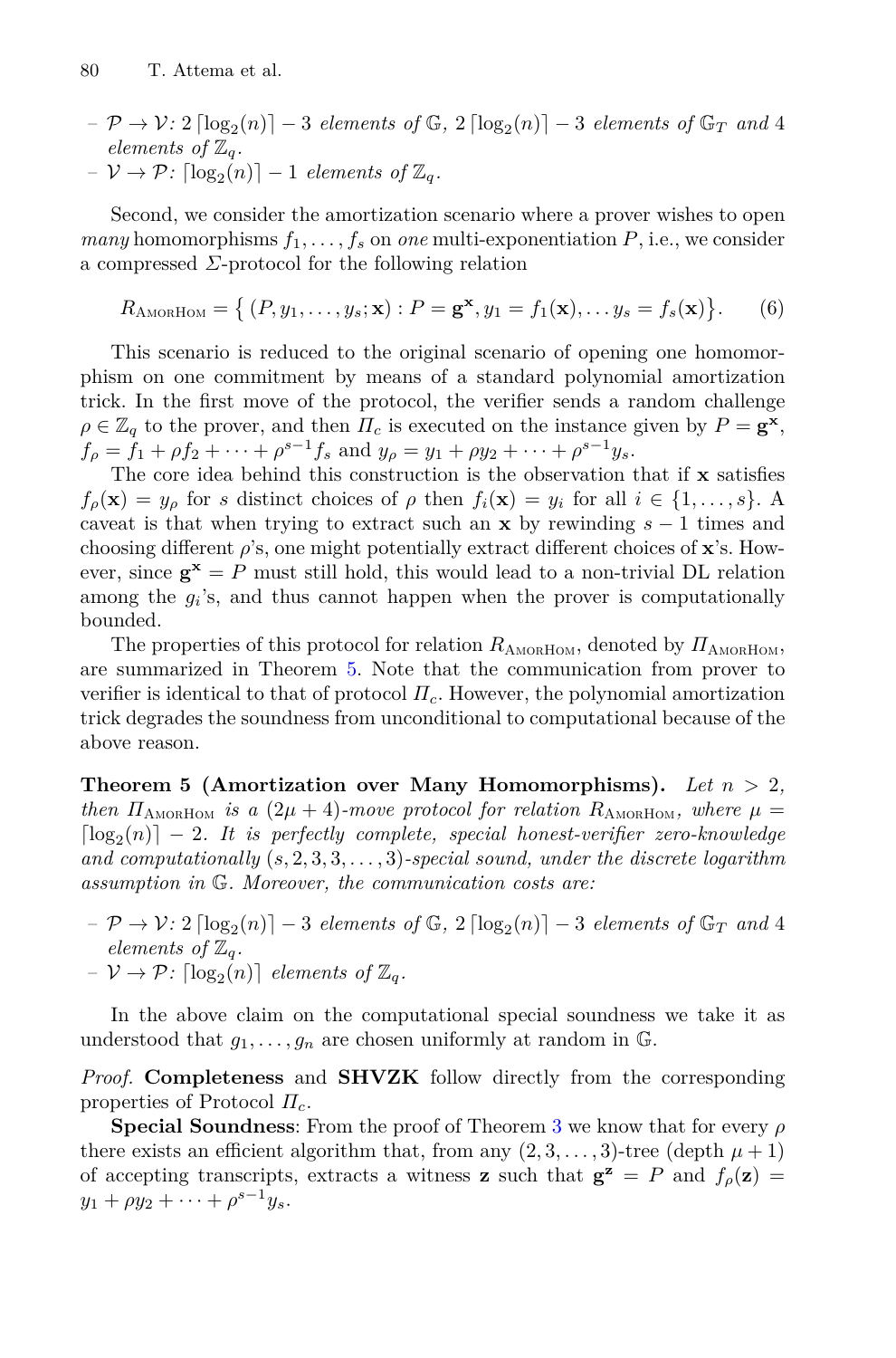We show that there also exists an efficient algorithm that, from *s* exponents  $\mathbf{z}_1, \ldots, \mathbf{z}_s \in \mathbb{Z}_q^n$  such that  $\mathbf{g}^{\mathbf{z}_i} = P$  and  $f_{\rho_i}(\mathbf{z}_i) = y_1 + \rho_i y_2 + \cdots + \rho_i^{s-1} y_s$  for all i and for pairwise distinct challenges  $\rho_i \in \mathbb{Z}_p$  extracts either a non-trivial all *i* and for pairwise distinct challenges  $\rho_i \in \mathbb{Z}_q$ , extracts either a non-trivial DL-relation for the public parameters  $g$  or a witness for relation  $R_{\text{AMORHOM}}$ . Combining these two results shows that Protocol  $\Pi_{\text{AMORHOM}}$  is  $(s, 2, 3, \ldots, 3)$ special sound from which knowledge soundness follows from [\[2\]](#page-23-2).

First suppose that there exist  $1 \leq i, j \leq s$  such that  $\mathbf{z}_i \neq \mathbf{z}_j$ . Then  $\mathbf{g}^{\mathbf{z}_i} =$  $P = \mathbf{g}^{\mathbf{z}_j}$  gives a non-trivial DL-relation, which completes the proof for this case.

Now suppose that  $\mathbf{z}_i = \mathbf{z}$  for all *i*. Let  $(a_{i,j})_{1 \leq i,j \leq s}$  be the inverse of the Vandermonde matrix generated by the challenges  $\rho_1, \ldots, \rho_s$ , i.e.,

$$
\begin{pmatrix} 1 & \cdots & 1 \\ \vdots & \ddots & \vdots \\ \rho_1^s & \cdots & \rho_s^s \end{pmatrix} \begin{pmatrix} a_{1,1} & \cdots & a_{1,s} \\ \vdots & \ddots & \vdots \\ a_{s,1} & \cdots & a_{s,s} \end{pmatrix} = I_s.
$$

Note that this Vandermonde matrix is invertible because the challenges are pairwise distinct. Then for all  $1 \leq i \leq s$  it holds that

$$
f_i(\mathbf{z}) = a_{1,i} f_{\rho_1}(\mathbf{z}) + \cdots + a_{s,i} f_{\rho_s}(\mathbf{z}) = y_i.
$$

Hence **z** is a witness for relation  $R_{\text{AMORHOM}}$  which completes the proof.  $\square$ 

## <span id="page-16-0"></span>**4 Proving** *Partial* **Knowledge**

Here, we show our new efficient proofs for partial knowledge, i.e., for proving knowledge of *k*-out-of-*n* discrete logarithms (Sect. [4.1\)](#page-16-1), and for proving knowledge of  $k$ -out-of- $n$  commitment openings (Sect. [4.2\)](#page-18-0). As we will see, these new proofs of partial knowledge follow quite easily by exploiting the core idea of the general construction in [\[14](#page-24-0)] and combining it with the techniques and results from the section above. This further demonstrates the strength of combining the compression technique introduced by  $[6,9]$  $[6,9]$  with general *Σ*-protocol theory.

#### <span id="page-16-1"></span>**4.1 Partial Knowledge of DL's**

In this section we construct a simple SHVZK proof of knowledge for proving knowledge of *k*-out-of-*n* discrete logarithms. Our protocol inherits the logarithmic communication from the compressed *Σ*-protocol(s) from the previous section. More precisely, we give a SHVZK protocol for the following relation

$$
R_{\text{PARTIAL}} = \left\{ (g, P_1, \dots, P_n \in \mathbb{G}, k \in \{1, \dots, n\}; S \subset \{1, \dots, n\}, \mathbf{x} \in \mathbb{Z}_q^n) : |S| = k, P_i = g^{x_i} \text{ for all } i \in S \right\}.
$$
\n(7)

Note that, for notational convenience, the witness **x** is defined as a vector in  $\mathbb{Z}_q^n$ while only the *k* coefficients  $(x_i)_{i \in S}$  are relevant in this relation.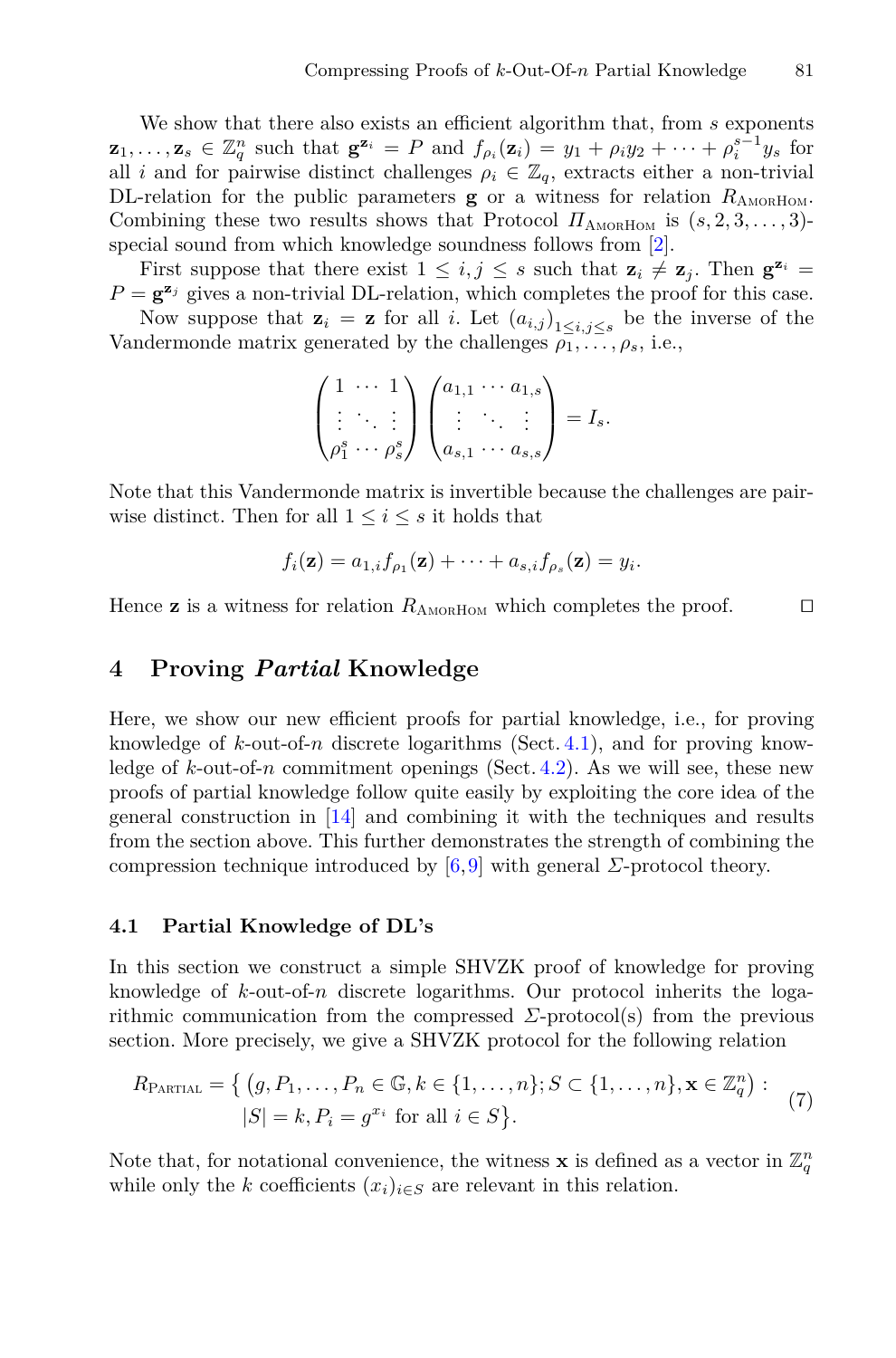The protocol goes as follows. First, the prover computes the unique polynomial

$$
p(X) = 1 + \sum_{j=1}^{n-k} a_j X^j \in \mathbb{Z}_q[X]
$$

of degree at most  $n - k$  such that  $p(0) = 1$  and  $p(i) = 0$  for all  $i \notin S$ .

Second, the prover computes

$$
t_i := p(i)x_i
$$

for  $i \in \{1, \ldots, n\}$  (recall that  $p(i)$  vanishes for those *i* for which the prover does not know  $x_i$ ), and sends a Pedersen commitment  $P \in \mathbb{G}$  to the vector  $\left(\frac{z_1}{z_1}\right) \in \mathbb{Z}^{2n-k}$ 

$$
\mathbf{y} = (a_1, \dots, a_{n-k}, t_1, \dots, t_n) \in \mathbb{Z}_q^{2n-k}
$$

to the verifier. Here, the commitment *P* is computed as  $P = \mathbf{g}^{\mathbf{y}}h^{\gamma}$  with respect to public parameters  $\mathbf{g} = (q_1, \ldots, q_{2n-k}) \in \mathbb{G}^{2n-k}$  and  $h \in \mathbb{G}$  for which no non-trivial DL-relations are known to the prover, i.e., so that the commitment is indeed binding.

Finally, the prover proves to the verifier that the committed vector **y** satisfies

<span id="page-17-0"></span>
$$
g^{t_i} = P_i^{p(i)} \tag{8}
$$

for all  $i \in \{1, \ldots, n\}$ , where the exponent  $p(i)$  on the right-hand-side term is understood as the evaluation of the affine function  $(w_1, \ldots, w_{n-k}) \mapsto 1 +$  $\sum_{j=1}^{n-k} w_j i^j$  applied to  $a_1, \ldots, a_{n-k}$ . Thus, rewriting [\(8\)](#page-17-0) as

<span id="page-17-2"></span>
$$
g^{t_i} P_i^{-\sum_j a_j i^j} = P_i \tag{9}
$$

we obtain an expression where the left hand side is a group homomorphism *f* applied to the committed committed vector **y**, and thus the prover can prove one instance of [\(8\)](#page-17-0) by means of the compressed protocol from Theorem [3;](#page-13-1) respectively, for improved efficiency, it can invoke the amortized protocol  $\Pi_{\text{AMORHOM}}$ from Theorem [5](#page-15-0) for proving that [\(8\)](#page-17-0) holds *for all*  $i \in \{1, \ldots, n\}$ .

The resulting protocol, denoted  $\Pi_{\text{PARTIAL}}$ , is summarized below in Protocol [3.](#page-18-1) We note that, in line with the amortized protocol it uses as a subroutine, it is *computationally* special sound, based on the assumption that the prover does not know any non-trivial DL-relations among the public parameters. The security and efficiency properties of  $\Pi_{\text{PARTIAL}}$  are formally described in Theorem [6.](#page-17-1)

<span id="page-17-1"></span>**Theorem 6 (***k***-out-of-***n* **SHVZK Proof of Partial Knowledge).** *Let*  $n > 1$ , then  $\Pi_{\text{PATH}}$  *is a*  $(2\mu + 5)$ *-move protocol for relation*  $R_{\text{PATH}}$ , where  $\mu = \left[\log_2(2n - k + 1)\right] - 2$ . It is perfectly complete, special honest-verifier zero*knowledge and computationally* (*n,* <sup>2</sup>*,* <sup>3</sup>*,* <sup>3</sup>*,...,* 3)*-special sound, under the discrete logarithm assumption in* G*. Moreover, the communication costs are:*

 $-P \rightarrow V: 4 \lceil \log_2(2n - k + 1) \rceil - 5$  *elements of* G *and* 4 *elements of*  $\mathbb{Z}_q$ *.*  $-V \rightarrow \mathcal{P}$ :  $\lceil \log_2(2n - k + 1) \rceil$  *elements of*  $\mathbb{Z}_q$ *.*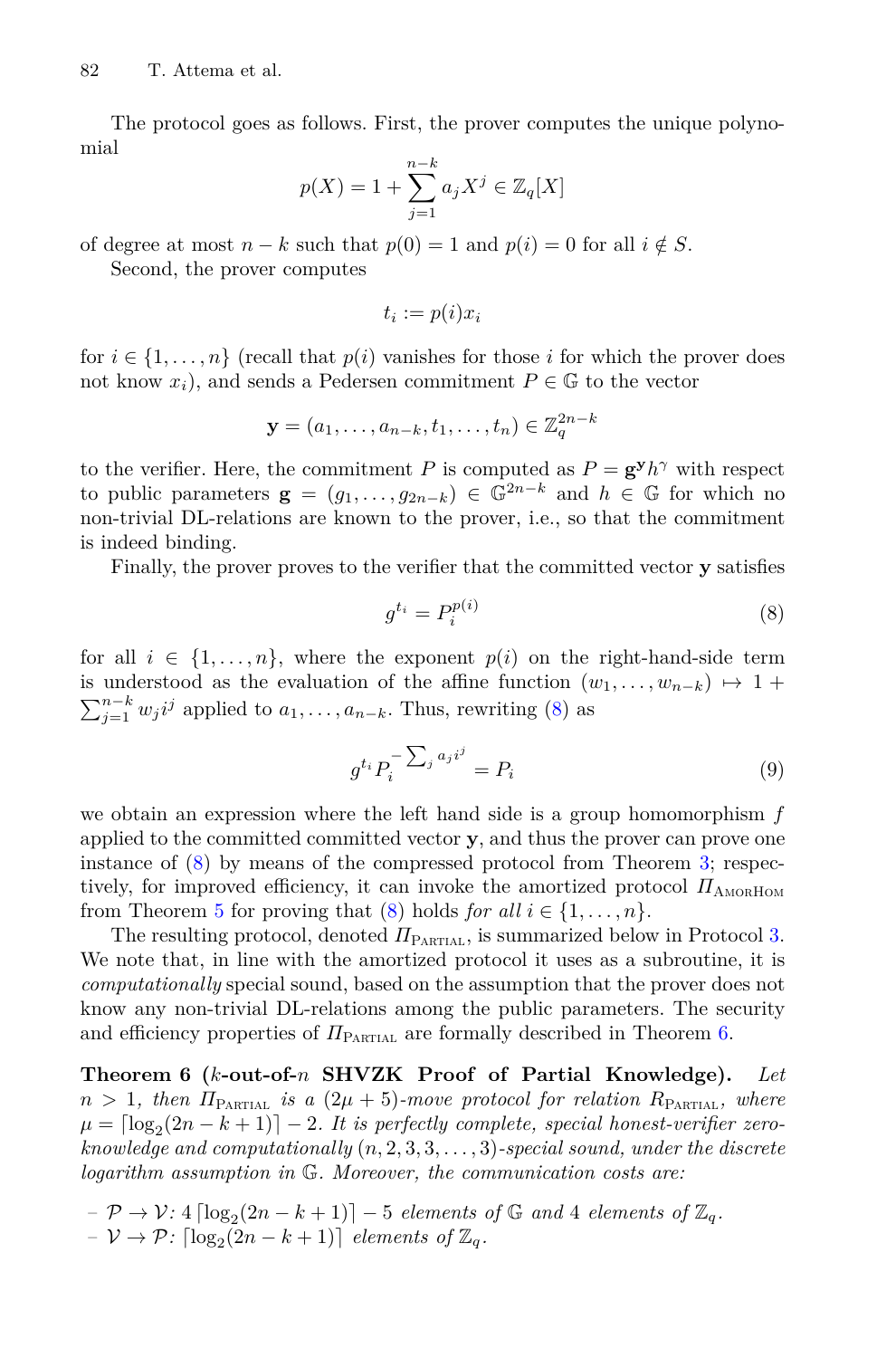**Protocol 3.** SHVZK Proof of Partial Knowledge *<sup>Π</sup>*Partial for Relation *<sup>R</sup>*Partial Proving knowledge of *k*-out-of-*n* discrete logarithms.

<span id="page-18-1"></span> $\text{PUBLIC}$  PARAMETERS :  $\mathbf{g} \in \mathbb{G}^{2n-k}, h \in \mathbb{G}$  $INPUT(q, P_1, \ldots, P_n, k; S, \mathbf{x})$  $S \subset \{1, ..., n\}, |S| = k$ <br> $a^{x_i} = P$  for  $i \in S$  $g^{x_i} = P_i$  for  $i \in S$ Prover Verifier  $p(X) = 1 + \sum_{i=1}^{n-k} a_i X^i$  s.t.<br> *n*(*i*) = 0  $\forall i \notin S$  $p(i) = 0 \quad \forall i \notin S$  $y = (a_1, \ldots, a_{n-k}, a_n)$  $p(1)x_1, \ldots, p(n)x_n$  $\gamma \leftarrow_R \mathbb{Z}_q$ ,  $P = \mathbf{g}^{\mathbf{y}} h^{\gamma}$ *P* −−−−→ Run *<sup>Π</sup>*AmorHom to prove that **<sup>y</sup>** satisfies

 $g^{y_{i+n-k}} P_i^{-\sum_j y_j i^j} = P_i \quad \forall i \in \{1, ..., n\}$ 

*Proof.* **Completeness** follows in a straightforward manner.

**Special Honest Verifier Zero-Knowledge** follows immediately from the fact that P is uniformly random and from the corresponding zero-knowledge property of  $\Pi$ <sub>AMORHOM</sub>.

**Special Soundness:** The computational special soundness of  $\Pi$ <sub>AMORHOM</sub> guarantees existence of an extractor that extracts, from any computationallybounded successful prover, an opening  $\mathbf{y} = (a_1, \ldots, a_{n-k}, t_1, \ldots, t_n)$  of the com-<br>mitment P for which (9) holds for all  $i \in \{1, \ldots, n\}$ , and thus, considering mitment *P* for which [\(9\)](#page-17-2) holds for all  $i \in \{1, ..., n\}$ , and thus, considering<br>the corresponding polynomial  $x(Y) = 1 + \sum_{k=1}^{n-k} x^{i}$  for which (8) holds for the corresponding polynomial  $p(X) = 1 + \sum_{j=1}^{n-k} a_j X^j$ , for which [\(8\)](#page-17-0) holds for all  $i \in I_1$  and the non-zero constant all  $i \in \{1, \ldots, n\}$ . Given the bounded degree of p and the non-zero constant coefficient,  $p(i) = 0$  for at most  $n - k$  choices of  $i \in \{1, ..., n\}$ . Thus, setting  $S := \{i : p(i) \neq 0\}$ , we have  $|S| \geq k$ , and for any  $i \in S$  we can set  $x_i := t_i/p(i)$  and  $(S)$  then implies that  $a^{x_i} = P$ . and [\(8\)](#page-17-0) then implies that  $g^{x_i} = P_i$ .

#### <span id="page-18-0"></span>**4.2 Partial Knowledge of Commitment Openings**

In the previous section we constructed a protocol for proving knowledge of *k*-outof-*n* discrete logarithms or, equivalently, a protocol for showing that a prover can open *k*-out-of-*n* Pedersen commitments to 0. This protocol can easily be adapted to accommodate, for example, the following variation of this zero-knowledge scenario.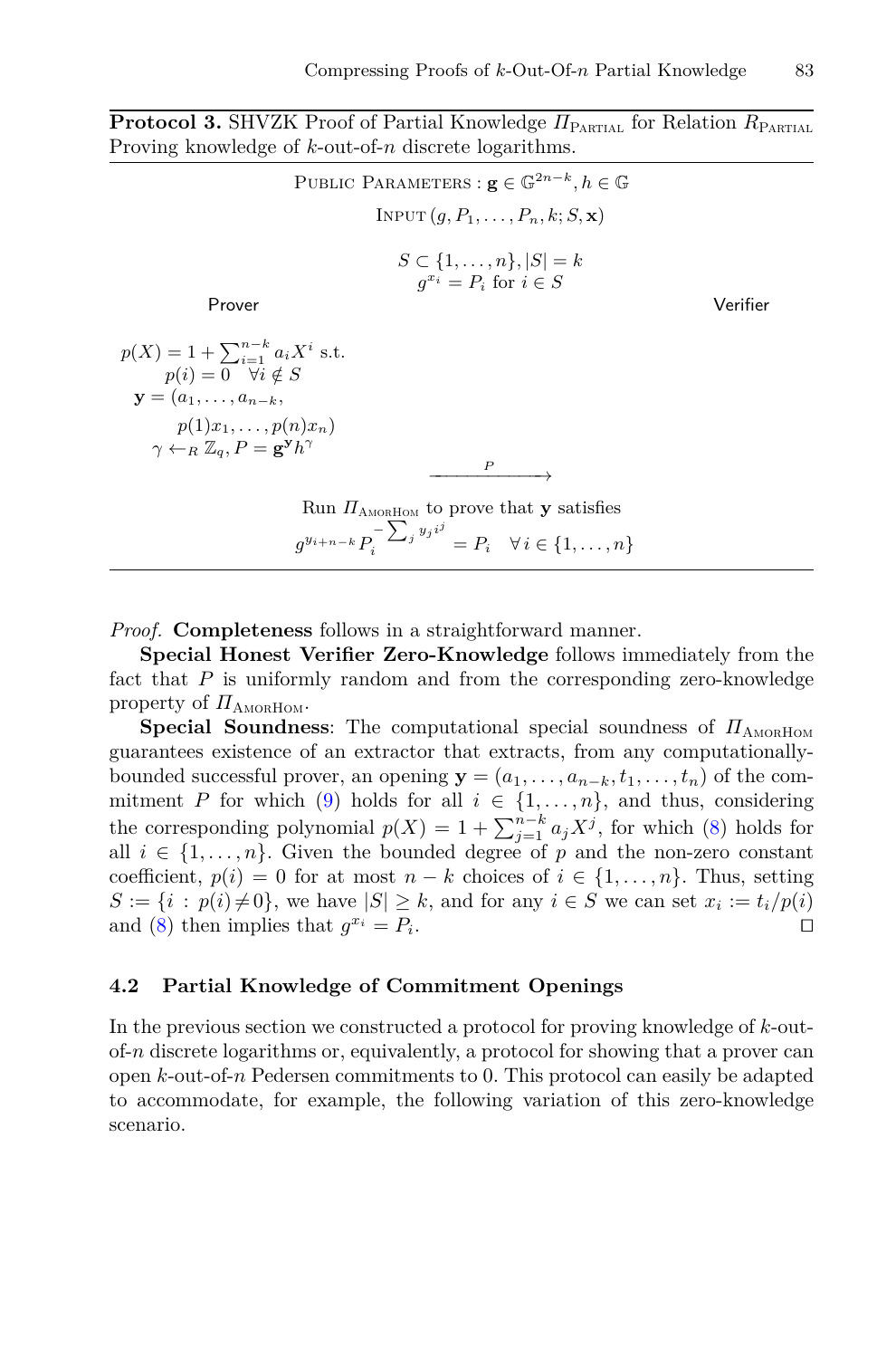In this variation we let  $P_1, \ldots, P_n$  be Pedersen commitments, for which the prover claims to know *k*-out-of-*n* openings, not necessarily to 0. More precisely, the prover claims to know a witness for the following relation:<sup>[5](#page-19-1)</sup>

$$
R_{\text{PARTIALCOM}} = \left\{ (g, h, P_1, \dots, P_n \in \mathbb{G}, k \in \{1, \dots, n\}; S \subset \{1, \dots, n\}, \quad x_1, \dots, x_n \in \mathbb{Z}_q, \gamma_1, \dots, \gamma_n \in \mathbb{Z}_q) : \quad (10)
$$
\n
$$
|S| = k, P_i = g^{x_i} h^{\gamma_i} \text{ for all } i \in S \right\}.
$$

A proof of knowledge for relation *<sup>R</sup>*PartialCom is obtained by applying the following adaptations. After defining the polynomial  $p(X)$  as before, the prover computes

$$
t_i := p(i)x_i \in \mathbb{Z}_q
$$
 and  $s_i := p(i)\gamma_i \in \mathbb{Z}_q$ ,

for  $i \in \{1, ..., n\}$  and sends a Pedersen commitment  $P \in \mathbb{G}$  to the vector

$$
\mathbf{y} = (a_1, \dots, a_{n-k}, t_1, \dots, t_n, s_1, \dots, s_n) \in \mathbb{Z}_q^{3n-k},
$$

to the verifier. Finally, by invoking Protocol  $\Pi_{\text{AMORHOM}}$ , the prover shows that

$$
g^{t_i}h^{s_i}P_i^{-\sum_j a_j i^j} = P_i
$$

for all  $i \in \{1, \ldots, n\}$ . Formally, we have the following security and efficiency properties.

**Theorem 7 (***k***-out-of-***n* **SHVZK Proof of Partial Knowledge for Commitment Openings).**  $\Pi_{\text{PATHCOM}}$  *is a*  $(2\mu + 5)$ *-move protocol for relation*  $R_{\text{PARTIALCOM}}$ *, where*  $\mu = \left[\log_2(3n - k + 1)\right] - 2$ *. It is perfectly complete, special honest-verifier zero-knowledge and computationally* (*n,* <sup>2</sup>*,* <sup>3</sup>*,* <sup>3</sup>*,...,* 3)*-special sound, under the discrete logarithm assumption in* G*. Moreover, the communication costs are:*

- $P \rightarrow \mathcal{V}: 4 \lceil \log_2 (3n k + 1) \rceil 5$  *elements of* G *and* 4 *elements of*  $\mathbb{Z}_q$ *.*
- *−*  $V \rightarrow \mathcal{P}$ *:*  $\lceil \log_2(3n k + 1) \rceil$  *elements of*  $\mathbb{Z}_q$ *.*

*Remark 2.* We emphasize that  $\Pi_{\text{PARTIALCOM}}$  is only special sound under the assumption that the prover does not know a non-trivial DL relation between the public parameters  $\mathbf{g} \in \mathbb{G}^{3n-k}$  and  $h \in G$  for the Pedersen commitment P to the vector  $\bf{y}$ , i.e., it is crucial that the commitment  $P$  is binding. By contrast, the special soundness of  $\Pi_{\text{PARTALCOM}}$  does not depend on a computational assumption regarding the public parameters  $g, h \in \mathbb{G}$  for the Pedersen commitments  $P_i$ , i.e., the commitments  $P_i$  are not required to be binding for Protocol  $\Pi_{\text{PARTIALCOM}}$ to be special sound.

## <span id="page-19-0"></span>**5 Extensions and Generalizations**

Our techniques from Sect. [4](#page-16-0) for proofs of partial knowledge can be extended and generalized in various directions. We discuss some examples here.

<span id="page-19-1"></span><sup>&</sup>lt;sup>5</sup> The element  $h \in \mathbb{G}$ , used in the commitments  $P_i$ , is not necessarily the same element as the element  $h \in \mathbb{G}$  used in the Pedersen vector commitment P of Protocol  $\Pi_{\text{PartIAL}}$ .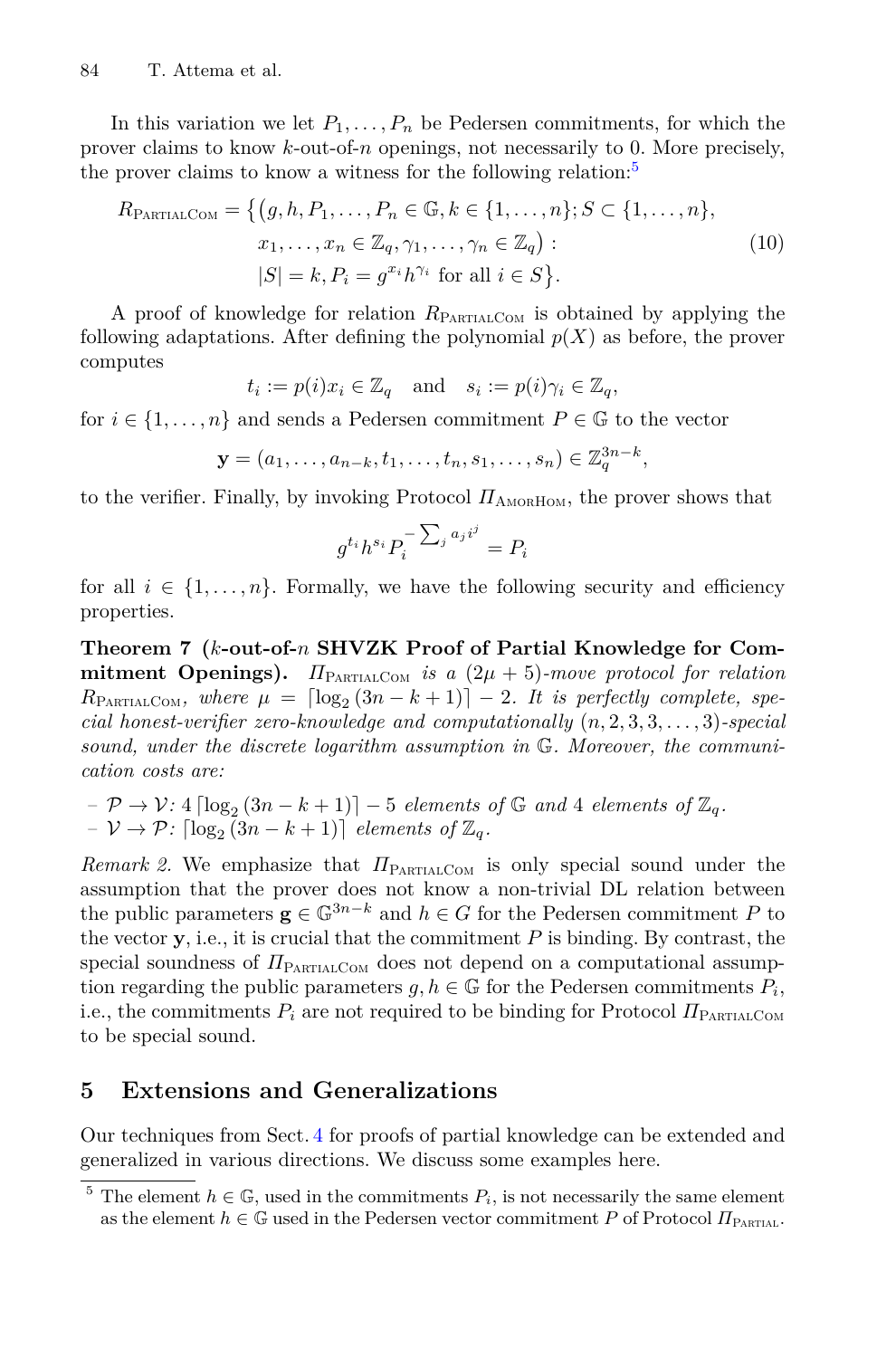## <span id="page-20-0"></span>**5.1 Pairing Based Commitments to Reduce the Communication Complexity**

We show here that by introducing a pairing and considering a pairing based extension of Pedersen's vector commitment scheme (see below), we can incorporate a trick from [\[9\]](#page-23-1) to reduce the relevant constant by another factor up to 2.

Recall that, rather than a general homomorphism  $f: \mathbb{Z}_q^n \to \mathbb{G}_T$ , [\[2\]](#page-23-2) consid-<br>the special case of a *linear form*  $L: \mathbb{Z}^n \to \mathbb{Z}_q$  with the goal to prove that ers the special case of a *linear form*  $L: \mathbb{Z}_q^n \to \mathbb{Z}_q$ , with the goal to prove that a secret vector  $\mathbf{x} \in \mathbb{Z}^n$  committed to as  $P = \mathbf{x}^k h^\gamma$  satisfies  $L(\mathbf{x}) = u$  for a a secret vector  $\mathbf{x} \in \mathbb{Z}_q^n$ , committed to as  $P = \mathbf{g}^{\mathbf{x}} h^\gamma$ , satisfies  $L(\mathbf{x}) = y$  for a publicly known  $P$  and  $y$ . The trick then is to include  $y$  into the commitment by publicly known  $P$  and  $\overline{y}$ . The trick then is to include  $y$  into the commitment by considering  $P' = \mathbf{g}^{\mathbf{x}} h^{\gamma} k^y$  instead, and proving it to be of the claimed form using a *Σ*-protocol and then compressing it. The gained advantage is not that *y* becomes hidden in the commitment—*y* is still known, and  $P'$  would actually be computed by the verifier from *P* and *y*—but that the public information is reduced to a single group element. In the language of our general view (Appendix [A\)](#page-25-3), Proto-col [4](#page-26-0) is applied to the homomorphism  $\mathbb{Z}_q^n \to \mathbb{G}_T$ ,  $\mathbf{x} \mapsto \mathbf{g}^{\mathbf{x}} h^{\gamma} k^{L(\mathbf{x})}$ , rather than to  $\mathbb{Z}_q^n \to \mathbb{G}_T \times \mathbb{Z}$ ,  $\mathbf{x} \mapsto (\mathbf{g}^{\mathbf{x}} h^{\gamma} L(\mathbf{x}))$ . Thereby in every recursion of the comto  $\mathbb{Z}_q^n \to \mathbb{G}_T \times \mathbb{Z}_q$ ,  $\mathbf{x} \mapsto (\mathbf{g}^{\mathbf{x}} h^\gamma, L(\mathbf{x}))$ . Thereby, in every recursion of the com-<br>pression mechanism, each "cross term" consists of just one element in  $\mathbb{G}_T$  now pression mechanism, each "cross term" consists of just one element in G*<sup>T</sup>* now, rather than a pair in  $\mathbb{G}_T \times \mathbb{Z}_q$ . Overall this reduces the communication costs by roughly a factor up to 2, depending on the choice of the group G*<sup>T</sup>* and the representation of its elements.

To apply this approach to our scenario, and incorporate  $f(\mathbf{x}) \in \mathbb{G}_T$  into the commitment, we require a compact vector commitment scheme for vectors  $(\mathbf{x}, y) \in \mathbb{Z}_q^n \times \mathbb{G}_T$ , which have coefficients in both  $\mathbb{Z}_q$  and  $\mathbb{G}_T$ . Under bilin-<br>ear pairing assumptions these commitment schemes exist [1,25]. Namely, let us ear pairing assumptions these commitment schemes exist  $[1,25]$  $[1,25]$  $[1,25]$ . Namely, let us assume that there exists a group  $\mathbb{G}_2$  of prime order q, and a bilinear pairing  $e: \mathbb{G}_T \times \mathbb{G}_2 \to \mathbb{G}$ . For public parameters  $\mathbf{g} \in \mathbb{G}^n$ ,  $h \in \mathbb{G}$  and  $R \in \mathbb{G}_2$  sampled uniformly at random, we can define the following commitment scheme:

$$
COM': \mathbb{Z}_q^n \times \mathbb{G}_T \times \mathbb{Z}_q \to \mathbb{G}, \quad (\mathbf{x}, y, \gamma) \mapsto \mathbf{g}^\mathbf{x} h^\gamma e(y, R), \tag{11}
$$

where  $\gamma \in \mathbb{Z}_q$  is chosen uniformly at random to commit to an element  $(\mathbf{x}, y) \in$  $\mathbb{Z}_q^n \times \mathbb{G}_T$ . This commitment scheme is unconditionally hiding and binding under the assumption that the prover does not know a non-zero vector  $(\mathbf{x}, y, \gamma) \in$  $\mathbb{Z}_q^n \times \mathbb{G}_T \times \mathbb{Z}_q$  such that  $\mathbf{g}^{\mathbf{x}} h^{\gamma}e(y, R) = 1 \in \mathbb{G}$ . This assumption is implied by the double pairing (DBP) assumption which is in turn implied by the decisional the double pairing (DBP) assumption, which is in turn implied by the decisional Diffie-Hellman assumption over G*<sup>T</sup>* [\[1](#page-23-9)[,25](#page-24-16)].

A more efficient protocol for opening arbitrary homomorphisms  $f : \mathbb{Z}_q^n \to \mathbb{G}_q$ <br>tow obtained by replacing the Pedersen vector commitment scheme by this is now obtained by replacing the Pedersen vector commitment scheme by this pairing based commitment scheme that allows the group element  $f(\mathbf{x})$  to be incorporated into the commitment. The resulting compressed  $\Sigma$ -protocol for opening homomorphisms is derived as in Sect. [3,](#page-9-0) but with the generic compres-sion Protocol [4](#page-26-0) now instantiated with the group homomorphism  $\mathbb{Z}_q^{n+1} \to \mathbb{G}$ ,  $(\mathbf{x}, \gamma) \mapsto \mathbf{g}^{\mathbf{x}} h^{\gamma} e(cf(\mathbf{x}), R)$ , for a random challenge  $c \in \mathbb{Z}_q$ , rather than  $\mathbb{Z}_q^{n+1} \to \mathbb{Z} \times \mathbb{G}_q$ ,  $(\mathbf{x}, \gamma) \mapsto (\mathbf{g}^{\mathbf{x}} h^{\gamma} f(\mathbf{x}))$ . Applying this modification to the k-out-of a proof  $\mathbb{G}\times\mathbb{G}_T$ ,  $(\mathbf{x},\gamma)\mapsto(\mathbf{g}^{\mathbf{x}}h^\gamma,f(\mathbf{x}))$ . Applying this modification to the *k*-out-of-*n* proof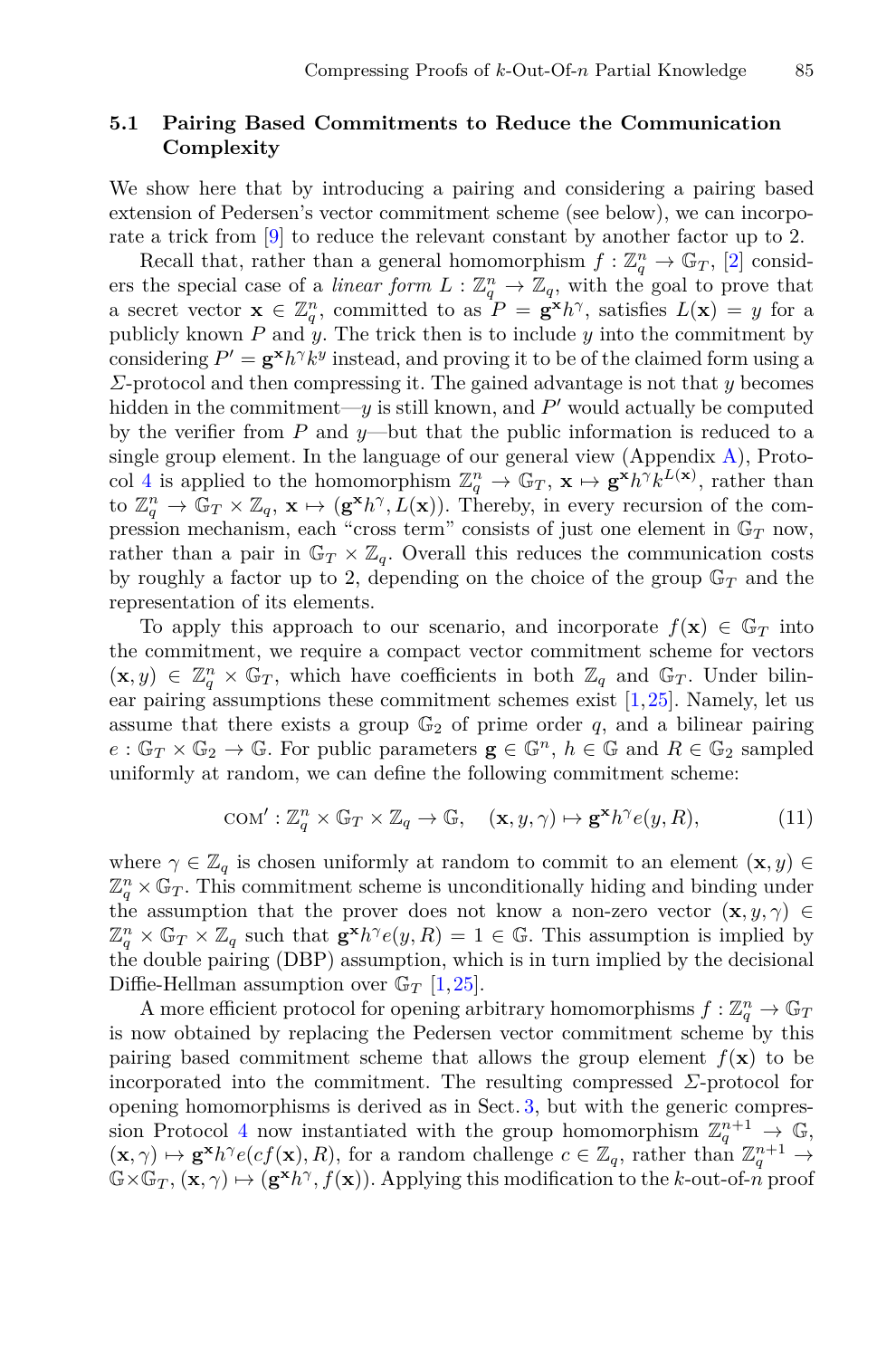of partial knowledge (Protocol [3\)](#page-18-1) results in communication costs, from prover to verifier, of exactly  $2 \left[ \log_2(2n - k + 1) \right] - 1$  elements of  $\mathbb{G}$  and 4 elements of  $\mathbb{Z}_q$ .

#### **5.2 Multi-exponentiations and Vector Commitments**

A straightforward generalization of Protocol  $\Pi_{\text{PARTIAL}}$  shows that, instead of the DL problem for standard exponentiations, we can also consider multiexponentiations. More concretely, this generalization gives a protocol for the following relation

$$
R' = \{ (\mathbf{h} \in \mathbb{G}^m, P_1, \dots, P_n \in \mathbb{G}, k \in \{1, \dots, n\}; S \subset \{1, \dots, n\},
$$
  

$$
\mathbf{x}_1, \dots, \mathbf{x}_n \in \mathbb{Z}_q^m\} : |S| = k, P_i = \mathbf{h}^{\mathbf{x}_i} \text{ for all } i \in S \}.
$$
 (12)

The only adaptation of protocol  $\Pi_{\text{PARTIAL}}$  that is required is the replacement of the scalars  $x_i \in \mathbb{Z}_q$  by vectors  $\mathbf{x}_i \in \mathbb{Z}_q^m$ . The communication complexity of the resulting protocol grows logarithmically in the dimension  $m$  of the multithe resulting protocol grows logarithmically in the dimension *m* of the multiexponentiations. In a completely analogous manner, protocol  $\pi_{\text{PARTALCOM}}$  from Sect. [4.2](#page-18-0) can be generalized to proving partial knowledge of Pedersen vector commitment openings.

#### **5.3 Plug and Play with Circuit Zero-Knowledge**

In many practical scenarios, one wishes to prove not only partial knowledge of commitment openings, but also that the committed values satisfy some additional constraints. Typically these constraints are defined by an arithmetic circuit  $C: \mathbb{Z}_q^n \to \mathbb{Z}_q$  and the committed values  $x_1, \ldots, x_n \in \mathbb{Z}_q$  are claimed to eatisfy  $C(x_1, \ldots, x_n) = 0$  More concretely we consider a prover that claims to satisfy  $C(x_1, \ldots, x_n) = 0$ . More concretely, we consider a prover that claims to know a witness for the following relation

$$
R_{\text{PARTIALCIRC}} = \{ (g, h, P_1, \dots, P_n \in \mathbb{G}, k \in \{1, \dots, n\}; S \subset \{1, \dots, n\}, x_1, \dots, x_n \in \mathbb{Z}_q, \gamma_1, \dots, \gamma_n \in \mathbb{Z}_q) : |S| = k, C(x_1, \dots, x_n) = 0, P_i = g^{x_i} h^{\gamma_i} \text{ for all } i \in S \}.
$$
 (13)

Note that in this relation the prover is only committed to *k*-out-of-*n* scalars  $x_i$ , i.e., it can choose  $n - k$  scalars freely.

To handle this extension of the partial knowledge scenario we deploy the circuit ZK techniques from [\[2\]](#page-23-2). For these techniques to be applicable all we need to show is that we can open homomorphisms and linear forms on the same Pedersen vector commitment. In [\[2](#page-23-2)] it is namely shown how circuit ZK protocols, for arbitrary arithmetic circuits, are derived from the functionality of opening linear forms on Pedersen vector commitments.

However, for any homomorphism  $f : \mathbb{Z}_q^n \to \mathbb{G}_T$  and any linear form  $L : \mathbb{Z}_q^n \to$ <br>it is easily seen that the following map is again a homomorphism  $\mathbb{Z}_q$  it is easily seen that the following map is again a homomorphism

$$
(f, L) : \mathbb{Z}_q^n \to \mathbb{G}_T \times \mathbb{Z}_q \quad \mathbf{x} \mapsto (f(\mathbf{x}), L(\mathbf{x})).
$$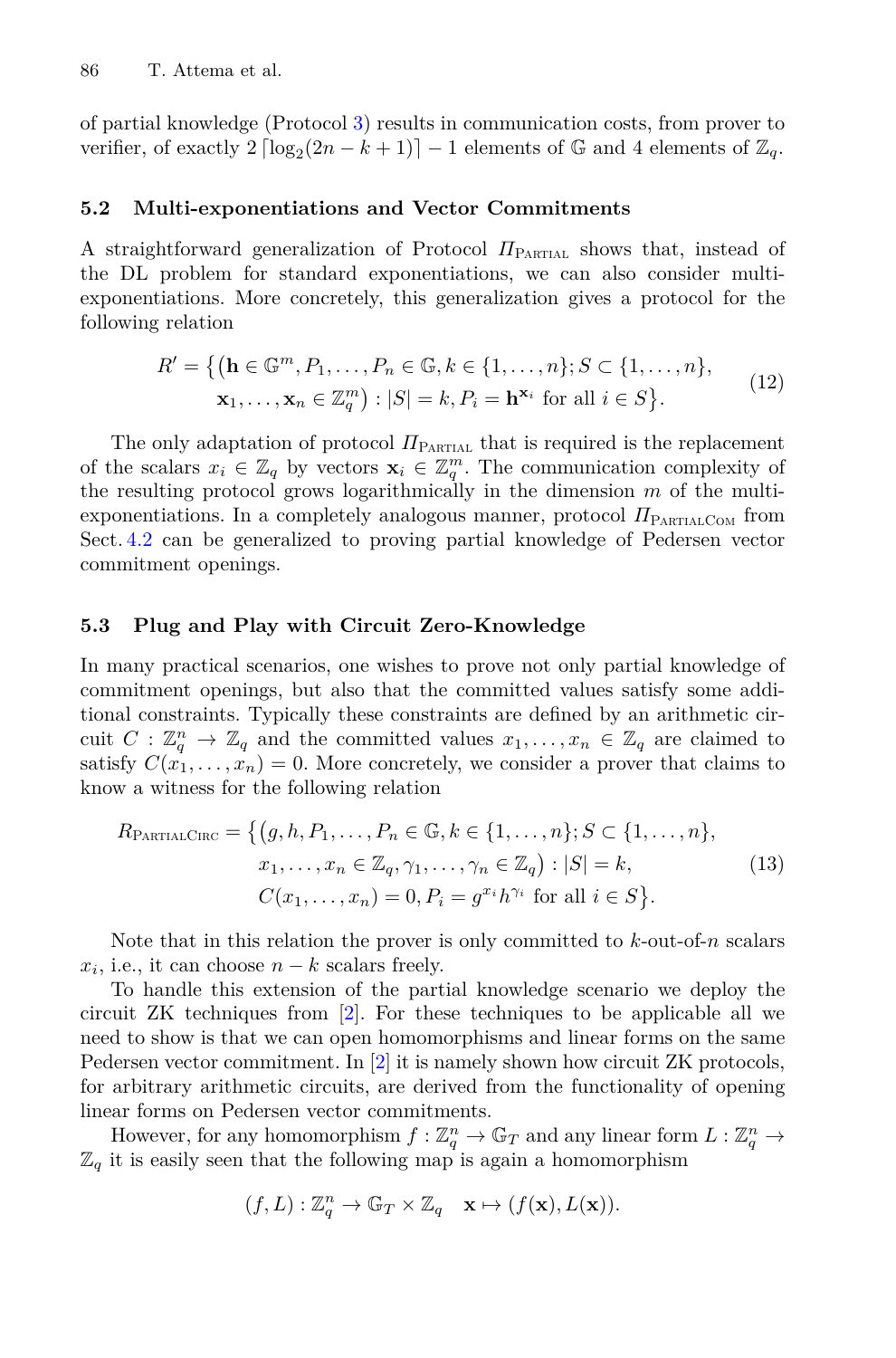So the functionality of Protocol *Πc*, opening homomorphisms, trivially extends to the functionality of opening homomorphisms *and* linear forms on the same vector commitment.

Applying this approach directly results in a protocol for relation  $R_{\text{PARTALCIRC}}$ where the communication costs, from prover to verifier, are roughly  $6 \log_2(n)$ elements. These communication costs can be reduced to roughly  $4 \log_2(n)$  elements, or  $2\log_2(n)$  on a pairing based platform, by applying the techniques from Sect.  $5.1$  and  $[2]$ .

*Remark 3.* Various other (natural) circuit ZK scenarios exist. For example, when the circuit  $C : \mathbb{Z}_q^k \to \mathbb{Z}_q$  only takes the scalars  $x_i$  for  $i \in S$  as input. Many of these scenarios are easily dealt with by plug and play (modular design) with the these scenarios are easily dealt with by plug and play (modular design) with the techniques from [\[2\]](#page-23-2).

#### **5.4 General Access Structures**

Thus far, we have restricted ourselves to provers that claim to know the solutions of some (secret) subset *S*, of cardinality at least *k*, of *n* (public) DL problems  $P_i = g^{x_i}$ , i.e., the secret subset *S* is an element of a *threshold* access structure

$$
\Gamma_{k,n} = \{ A \subset \{1,\ldots,n\} : |A| \ge k \} \subset 2^{\{1,\ldots,n\}}.
$$

Here, we describe how the protocols from Sect. [4](#page-16-0) can easily be generalized to arbitrary monotone access structures  $\Gamma \subset 2^{\{1,\ldots,n\}}$ , i.e., to provers that claim to know the solutions of some subset of *S* <sup>∈</sup> *Γ* of *n* DL problems. Recall that *Γ* is called a monotone access structure if for all  $A \in \Gamma$  and for all  $B \subset 2^{\{1,\ldots,n\}}$ with  $A \subset B$  it holds that  $B \in \Gamma$ . The proofs of partial knowledge of [\[14\]](#page-24-0) already considered arbitrary access structures and we adapt their techniques by combining them with our compression framework.

Our proofs of *k*-out-of-*n* partial knowledge implicitly deploy a linear secret sharing scheme (LSSS) for access structure  $\Gamma_{k,n}^* = \Gamma_{n-k,n}$ . Here,  $\Gamma^*$  denotes the dual of access structure  $\Gamma$  generally given by *dual* of access structure *Γ*, generally given by

$$
\Gamma^* = \{ A \subset \{1, \ldots, n\} : A^c \notin \Gamma \}.
$$

More concretely the protocols of Sect. [4](#page-16-0) use Shamir's secret sharing scheme and the polynomial  $p(X) = 1 + \sum_{j=1}^{n-k} a_j X^j$  defines a secret sharing of the field element 1 element 1.

To construct a proof of partial knowledge for monotone access structure *Γ* we simply replace  $p(i)$  by the *i*-th share (which may consist of several field elements, depending on the expansion factor) of a linear secret sharing of 1, with the randomness chosen so that the "right" shares (i.e., those corresponding to the  $x_i$ 's that the prover does not know) vanish.

Note that an honest prover knows  $(x_i)_{i \in S}$  for some  $S \in \Gamma$ . Hence,  $S^c \notin \Gamma^*$ and for this reason the appropriate secret sharing of 1 exists, showing completeness of the generalized proof of partial knowledge.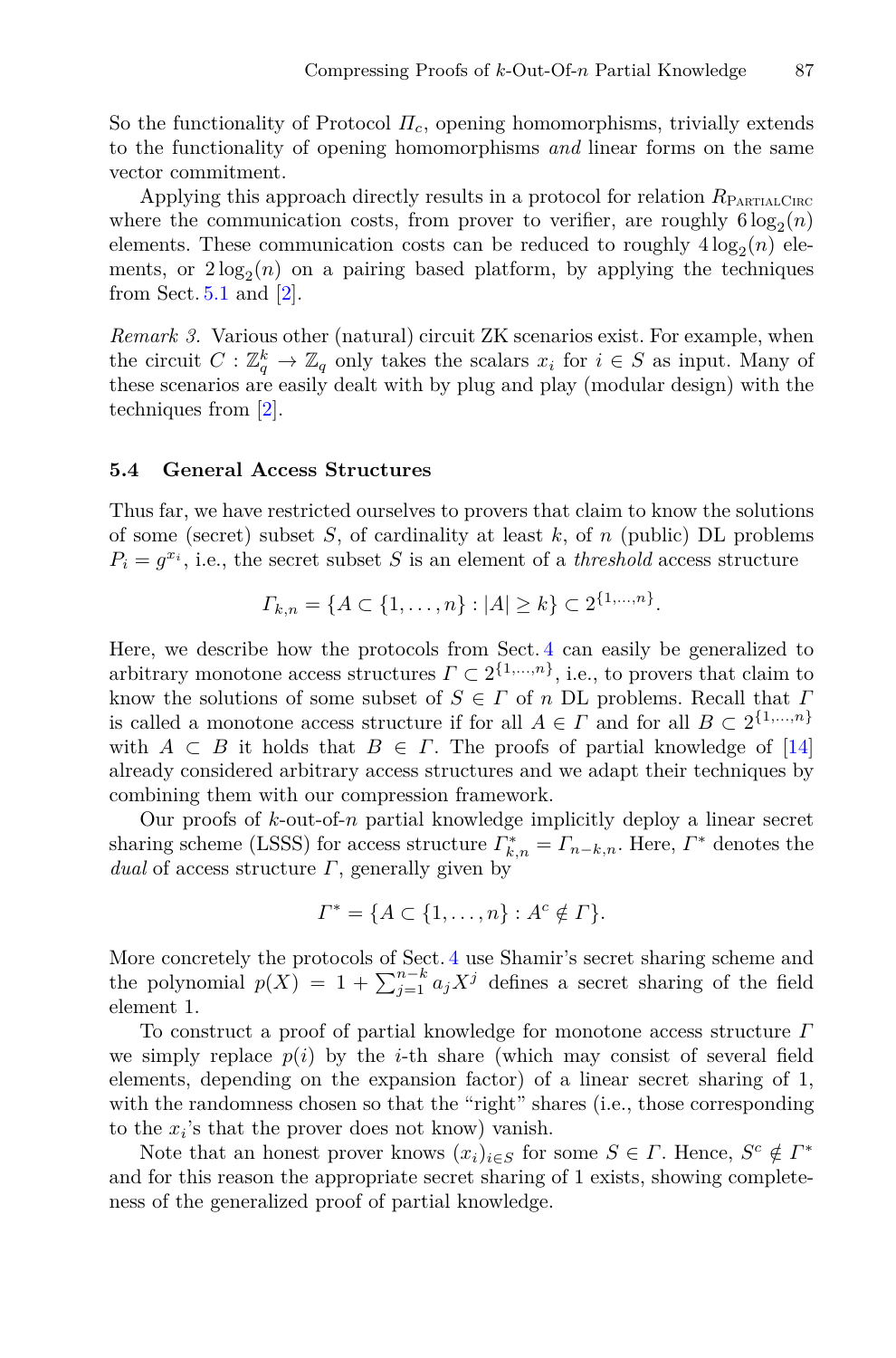Special soundness follows from the following observation. Let  $A \subset \{1, \ldots, n\}$ be the subset for which all the corresponding shares vanish. Then, by linearity of the secret sharing scheme and since the secret sharing reconstructs to 1, it follows that  $A \notin \Gamma^*$ . Hence,  $A^c \in \Gamma$  and special soundness follows as before.

The communication complexity of the resulting protocol depends logarithmically on the size of the LSSS for  $\Gamma^*$ , which is given by the monotone-spanprogram complexity of *Γ*<sup>∗</sup> [\[32\]](#page-25-4) and which coincides with the monotone-spanprogram complexity of *Γ* [\[17\]](#page-24-17).

**Acknowledgements.** Thomas Attema has been supported by EU H2020 project No 780701 (PROMETHEUS) and by the Vraaggestuurd Programma Veilige Maatschappij, supervised by the Innovation Team of the Dutch Ministry of Justice and Security. Ronald Cramer has been supported by ERC ADG project No 74079 (ALGSTRONGCRYPTO) and by the NWO Gravitation Programme (QSC).

## **References**

- <span id="page-23-9"></span>1. Abe, M., Fuchsbauer, G., Groth, J., Haralambiev, K., Ohkubo, M.: Structurepreserving signatures and commitments to group elements. J. Cryptol. **29**(2), 363– 421 (2016)
- <span id="page-23-2"></span>2. Attema, T., Cramer, R.: Compressed *Σ*-protocol theory and practical application to plug & play secure algorithmics. In: Micciancio, D., Ristenpart, T. (eds.) CRYPTO 2020. LNCS, vol. 12172, pp. 513–543. Springer, Cham (2020). [https://](https://doi.org/10.1007/978-3-030-56877-1_18) [doi.org/10.1007/978-3-030-56877-1\\_18](https://doi.org/10.1007/978-3-030-56877-1_18)
- <span id="page-23-8"></span>3. Attema, T., Cramer, R., Kohl, L.: A compressed *Σ*-protocol theory for lattices. In: CRYPTO (2021, to appear)
- <span id="page-23-7"></span>4. Benaloh, J.C., de Mare, M.: One-way accumulators: a decentralized alternative to digital signatures. In: Helleseth, T. (ed.) EUROCRYPT 1993. LNCS, vol. 765, pp. 274–285. Springer, Heidelberg (1994). [https://doi.org/10.1007/3-540-48285-7\\_24](https://doi.org/10.1007/3-540-48285-7_24)
- <span id="page-23-6"></span>5. Bootle, J., Cerulli, A., Chaidos, P., Ghadafi, E., Groth, J., Petit, C.: Short accountable ring signatures based on DDH. In: Pernul, G., Ryan, P.Y.A., Weippl, E. (eds.) ESORICS 2015. LNCS, vol. 9326, pp. 243–265. Springer, Cham (2015). [https://](https://doi.org/10.1007/978-3-319-24174-6_13) [doi.org/10.1007/978-3-319-24174-6\\_13](https://doi.org/10.1007/978-3-319-24174-6_13)
- <span id="page-23-0"></span>6. Bootle, J., Cerulli, A., Chaidos, P., Groth, J., Petit, C.: Efficient zero-knowledge arguments for arithmetic circuits in the discrete log setting. In: Fischlin, M., Coron, J.-S. (eds.) EUROCRYPT 2016. LNCS, vol. 9666, pp. 327–357. Springer, Heidelberg (2016). [https://doi.org/10.1007/978-3-662-49896-5\\_12](https://doi.org/10.1007/978-3-662-49896-5_12)
- <span id="page-23-5"></span>7. Bresson, E., Stern, J., Szydlo, M.: Threshold ring signatures and applications to ad-hoc groups. In: Yung, M. (ed.) CRYPTO 2002. LNCS, vol. 2442, pp. 465–480. Springer, Heidelberg (2002). [https://doi.org/10.1007/3-540-45708-9\\_30](https://doi.org/10.1007/3-540-45708-9_30)
- <span id="page-23-4"></span>8. Bünz, B., Agrawal, S., Zamani, M., Boneh, D.: Zether: towards privacy in a smart contract world. In: Bonneau, J., Heninger, N. (eds.) FC 2020. LNCS, vol. 12059, pp. 423–443. Springer, Cham (2020). [https://doi.org/10.1007/978-3-030-51280-4\\_23](https://doi.org/10.1007/978-3-030-51280-4_23)
- <span id="page-23-1"></span>9. Bünz, B., Bootle, J., Boneh, D., Poelstra, A., Wuille, P., Maxwell, G.: Bulletproofs: short proofs for confidential transactions and more. In: IEEE Symposium on Security and Privacy, pp. 315–334. IEEE Computer Society (2018)
- <span id="page-23-3"></span>10. Camenisch, J.: Efficient and generalized group signatures. In: Fumy, W. (ed.) EUROCRYPT 1997. LNCS, vol. 1233, pp. 465–479. Springer, Heidelberg (1997). [https://doi.org/10.1007/3-540-69053-0\\_32](https://doi.org/10.1007/3-540-69053-0_32)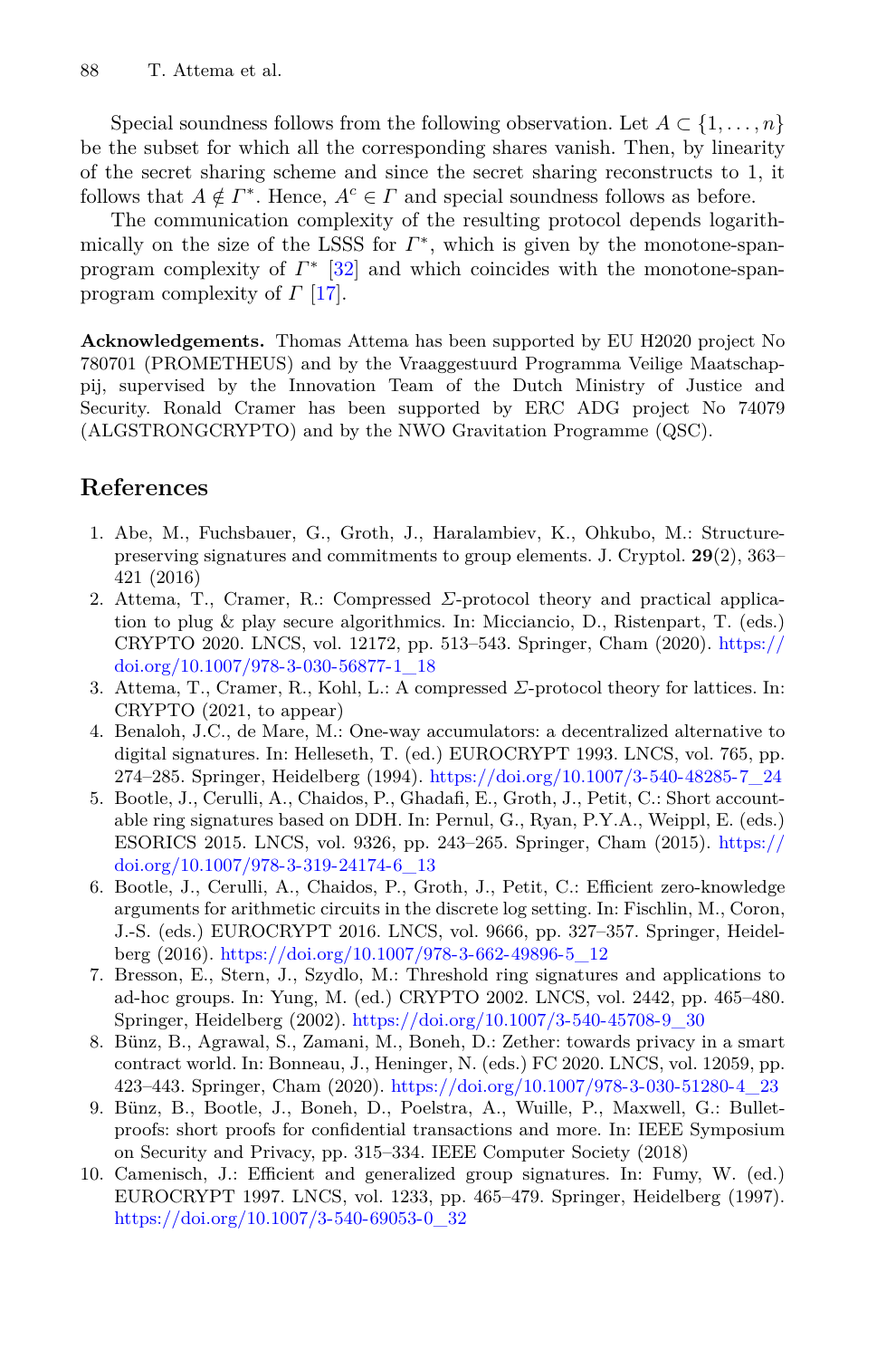- <span id="page-24-2"></span>11. Chaum, D., van Heyst, E.: Group signatures. In: Davies, D.W. (ed.) EUROCRYPT 1991. LNCS, vol. 547, pp. 257–265. Springer, Heidelberg (1991). [https://doi.org/](https://doi.org/10.1007/3-540-46416-6_22) [10.1007/3-540-46416-6\\_22](https://doi.org/10.1007/3-540-46416-6_22)
- <span id="page-24-14"></span>12. Cramer, R.: Modular design of secure yet practical cryptographic protocols. Ph.D. thesis, CWI and University of Amsterdam (1996)
- <span id="page-24-15"></span>13. Cramer, R., Damgård, I.: Zero-knowledge proofs for finite field arithmetic, or: can zero-knowledge be for free? In: Krawczyk, H. (ed.) CRYPTO 1998. LNCS, vol. 1462, pp. 424–441. Springer, Heidelberg (1998). [https://doi.org/10.1007/](https://doi.org/10.1007/BFb0055745) [BFb0055745](https://doi.org/10.1007/BFb0055745)
- <span id="page-24-0"></span>14. Cramer, R., Damgård, I., Schoenmakers, B.: Proofs of partial knowledge and simplified design of witness hiding protocols. In: Desmedt, Y.G. (ed.) CRYPTO 1994. LNCS, vol. 839, pp. 174–187. Springer, Heidelberg (1994). [https://doi.org/10.1007/](https://doi.org/10.1007/3-540-48658-5_19) [3-540-48658-5\\_19](https://doi.org/10.1007/3-540-48658-5_19)
- <span id="page-24-7"></span>15. Diamond, B.E.: "Many-out-of-many" proofs with applications to anonymous Zether. In: IEEE Symposium on Security and Privacy. IEEE (2021)
- <span id="page-24-3"></span>16. Fiat, A., Shamir, A.: How to prove yourself: practical solutions to identification and signature problems. In: Odlyzko, A.M. (ed.) CRYPTO 1986. LNCS, vol. 263, pp. 186–194. Springer, Heidelberg (1987). [https://doi.org/10.1007/3-540-47721-7\\_12](https://doi.org/10.1007/3-540-47721-7_12)
- <span id="page-24-17"></span>17. Gál, A.: Combinatorial methods in Boolean function complexity. Ph.D. thesis, University of Chicago (1995)
- <span id="page-24-12"></span>18. Goldwasser, S., Micali, S., Rackoff, C.: The knowledge complexity of interactive proof-systems (extended abstract). In: STOC, pp. 291–304. ACM (1985)
- <span id="page-24-6"></span>19. Goodell, B., Noether, S.: Thring signatures and their applications to spenderambiguous digital currencies. IACR Cryptol. ePrint Arch. **2018**, 774 (2018)
- <span id="page-24-11"></span>20. Groth, J.: Short pairing-based non-interactive zero-knowledge arguments. In: Abe, M. (ed.) ASIACRYPT 2010. LNCS, vol. 6477, pp. 321–340. Springer, Heidelberg (2010). [https://doi.org/10.1007/978-3-642-17373-8\\_19](https://doi.org/10.1007/978-3-642-17373-8_19)
- <span id="page-24-8"></span>21. Groth, J., Kohlweiss, M.: One-out-of-many proofs: or how to leak a secret and spend a coin. In: Oswald, E., Fischlin, M. (eds.) EUROCRYPT 2015. LNCS, vol. 9057, pp. 253–280. Springer, Heidelberg (2015). [https://doi.org/10.1007/978-3-662-46803-](https://doi.org/10.1007/978-3-662-46803-6_9) [6\\_9](https://doi.org/10.1007/978-3-662-46803-6_9)
- <span id="page-24-1"></span>22. Hopwood, D., Bowe, S., Hornby, T., Wilcox, N.: Zcash Protocol Specication - Version 2020.1.7 (2020). [https://github.com/zcash/zips/blob/master/protocol/](https://github.com/zcash/zips/blob/master/protocol/protocol.pdf) [protocol.pdf](https://github.com/zcash/zips/blob/master/protocol/protocol.pdf)
- <span id="page-24-5"></span>23. Jivanyan, A.: Lelantus: towards confidentiality and anonymity of blockchain transactions from standard assumptions. IACR Cryptol. ePrint Arch. **2019**, 373 (2019)
- <span id="page-24-9"></span>24. Jivanyan, A., Mamikonyan, T.: Hierarchical one-out-of-many proofs with applications to blockchain privacy and ring signatures. In: AsiaJCIS, pp. 74–81. IEEE (2020)
- <span id="page-24-16"></span>25. Lai, R.W.F., Malavolta, G., Ronge, V.: Succinct arguments for bilinear group arithmetic: practical structure-preserving cryptography. In: ACM Conference on Computer and Communications Security, pp. 2057–2074. ACM (2019)
- <span id="page-24-13"></span>26. Lindell, Y.: Parallel coin-tossing and constant-round secure two-party computation. J. Cryptol. **16**(3), 143–184 (2003)
- <span id="page-24-10"></span>27. Merkle, R.C.: Protocols for public key cryptosystems. In: IEEE Symposium on Security and Privacy, pp. 122–134. IEEE Computer Society (1980)
- <span id="page-24-4"></span>28. Miers, I., Garman, C., Green, M., Rubin, A.D.: Zerocoin: anonymous distributed e-cash from bitcoin. In: IEEE Symposium on Security and Privacy, pp. 397–411. IEEE Computer Society (2013)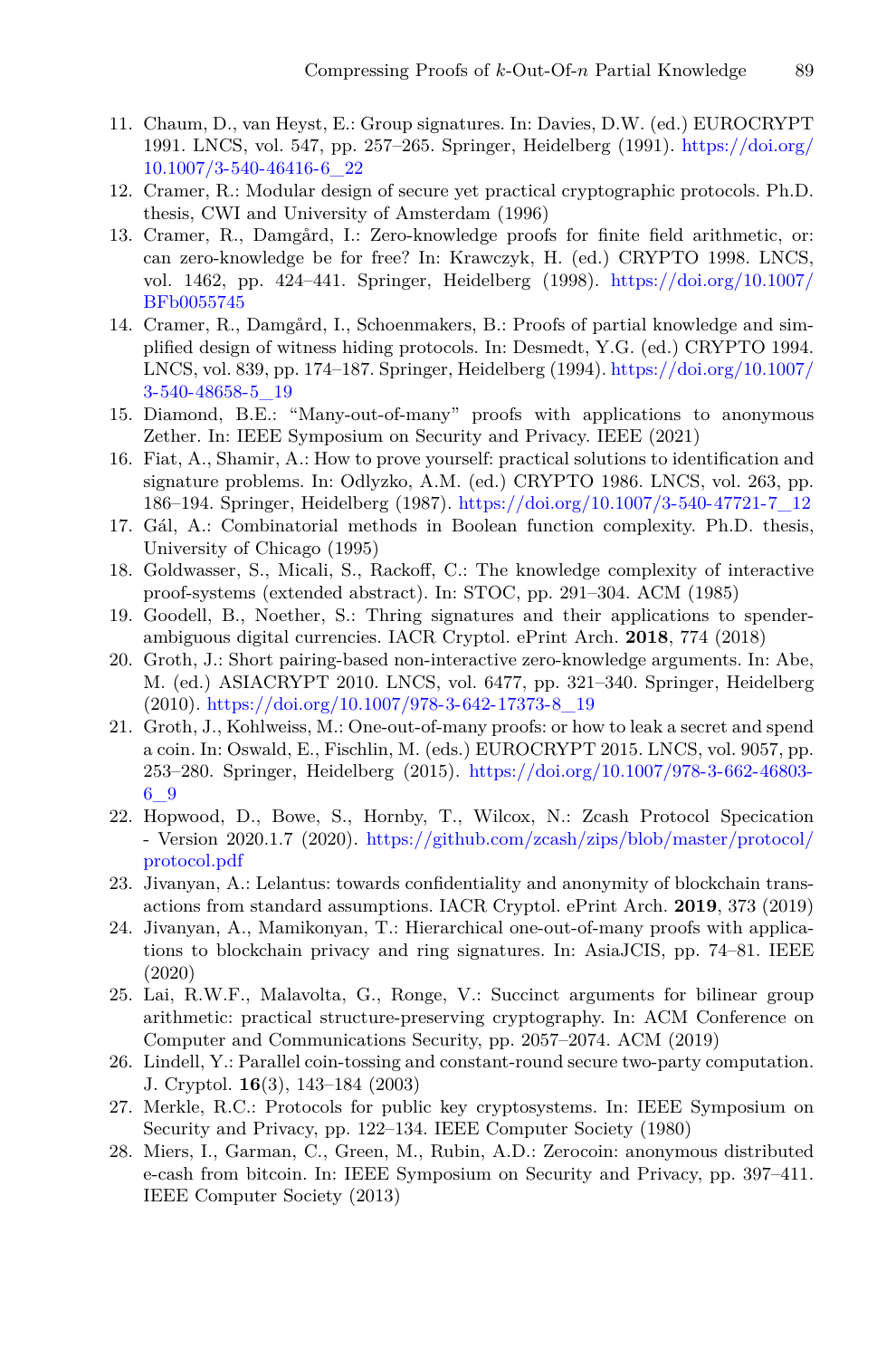- <span id="page-25-0"></span>29. Rivest, R.L., Shamir, A., Tauman, Y.: How to leak a secret. In: Boyd, C. (ed.) ASIACRYPT 2001. LNCS, vol. 2248, pp. 552–565. Springer, Heidelberg (2001). [https://doi.org/10.1007/3-540-45682-1\\_32](https://doi.org/10.1007/3-540-45682-1_32)
- <span id="page-25-2"></span>30. Sander, T., Ta-Shma, A., Yung, M.: Blind, auditable membership proofs. In: Frankel, Y. (ed.) FC 2000. LNCS, vol. 1962, pp. 53–71. Springer, Heidelberg (2001). [https://doi.org/10.1007/3-540-45472-1\\_5](https://doi.org/10.1007/3-540-45472-1_5)
- <span id="page-25-1"></span>31. Serhack: Mastering Monero: The Future of Private Transactions. Independently Published (2020)
- <span id="page-25-4"></span>32. Simmons, G.J., Jackson, W.A., Martin, K.M.: The geometry of shared secret schemes. Bull. Inst. Combin. Appl. **1**, 71–88 (1991)

## <span id="page-25-3"></span>**A General View on the Compression**

We consider here the natural generalization of the compression Protocol [2](#page-12-0) to an arbitrary group homomorphism  $\Psi : \mathbb{H} \to \mathbb{G}$  for groups  $\mathbb{H}$  and  $\mathbb{G}$  of prime exponent<sup>[6](#page-26-1)</sup> q and for which  $\mathbb{H}$  is a direct sum  $\mathbb{H} = \mathbb{H}' \oplus \mathbb{H}'$  of a group  $\mathbb{H}'$  with itself. Thus, any  $x \in \mathbb{H}$  can be written as a tuple  $x = (x_L, x_R)$  of group elements  $x_L, x_R \in \mathbb{H}'$ . By convention, we write  $\mathbb{H}'$ , and thus  $\mathbb{H}$ , as an additive group and  $\mathbb{G}$  as a multiplicative group. Protocol *A* denoted by  $H_x$  below is a proof of <sup>G</sup> as a multiplicative group. Protocol [4,](#page-26-0) denoted by *<sup>Π</sup><sup>Ψ</sup>* , below is a proof of knowledge for the relation

$$
R_{\Psi} = \{(P; x) \in \mathbb{G} \times \mathbb{H} : \Psi(x) = P\}.
$$

Its properties are summarized in the following theorem. The proof is along the very same lines as the proof of Theorem [2,](#page-12-1) with obvious adjustments. We provide it here for completeness.

**Theorem 8 (General Compression Mechanism).** Let  $\mathbb{H} = \mathbb{H}' \oplus \mathbb{H}'$  for  $\mathbb{H}^{\prime}$  *some group*  $\mathbb{H}^{\prime}$ . Then  $\Pi_{\Psi}$  is a 3*-move protocol for relation*  $R_{\Psi}$ . It is perfectly com-<br>  $\mathbb{H}^{\prime}$  *example and unconditionally* 3-special sound. Moreover, the communication costs *plete and unconditionally* 3*-special sound. Moreover, the communication costs are:*

 $-\mathcal{P} \rightarrow \mathcal{V}:$  2 *elements of*  $\mathbb{G}$  *and* 1 *element of*  $\mathbb{H}'$ .  $-V \rightarrow \mathcal{P}: 1$  *element of*  $\mathbb{Z}_q$ *.* 

*Proof.* **Completeness** follows directly.

**Special Soundness**: We show that the protocol is 3-special sound. Let  $(A, B, c_1, z_1), (A, B, c_2, z_2)$  and  $(A, B, c_3, z_3)$  be three accepting transcripts for distinct challenges  $c_1, c_2, c_3 \in \mathbb{Z}_q$ . Let  $a_1, a_2, a_3 \in \mathbb{Z}_q$  be such that

$$
\begin{pmatrix} 1 & 1 & 1 \ c_1 & c_2 & c_3 \ c_1^2 & c_2^2 & c_3^2 \end{pmatrix} \begin{pmatrix} a_1 \ a_2 \ a_3 \end{pmatrix} = \begin{pmatrix} 0 \ 1 \ 0 \end{pmatrix}.
$$

Note that, since the challenges are distinct, this Vandermonde matrix is invertible and a solution to this equation exists. We define  $\overline{z} = \sum_{i=1}^{3} a_i (c_i z_i, z_i)$  for which it is easily verified that  $W(\overline{z}) = P$ . Hence  $\overline{z}$  is a witness for relation  $R_x$ , which it is easily verified that  $\Psi(\bar{z}) = P$ . Hence,  $\bar{z}$  is a witness for relation  $R_{\Psi}$ , which completes the proof. completes the proof.